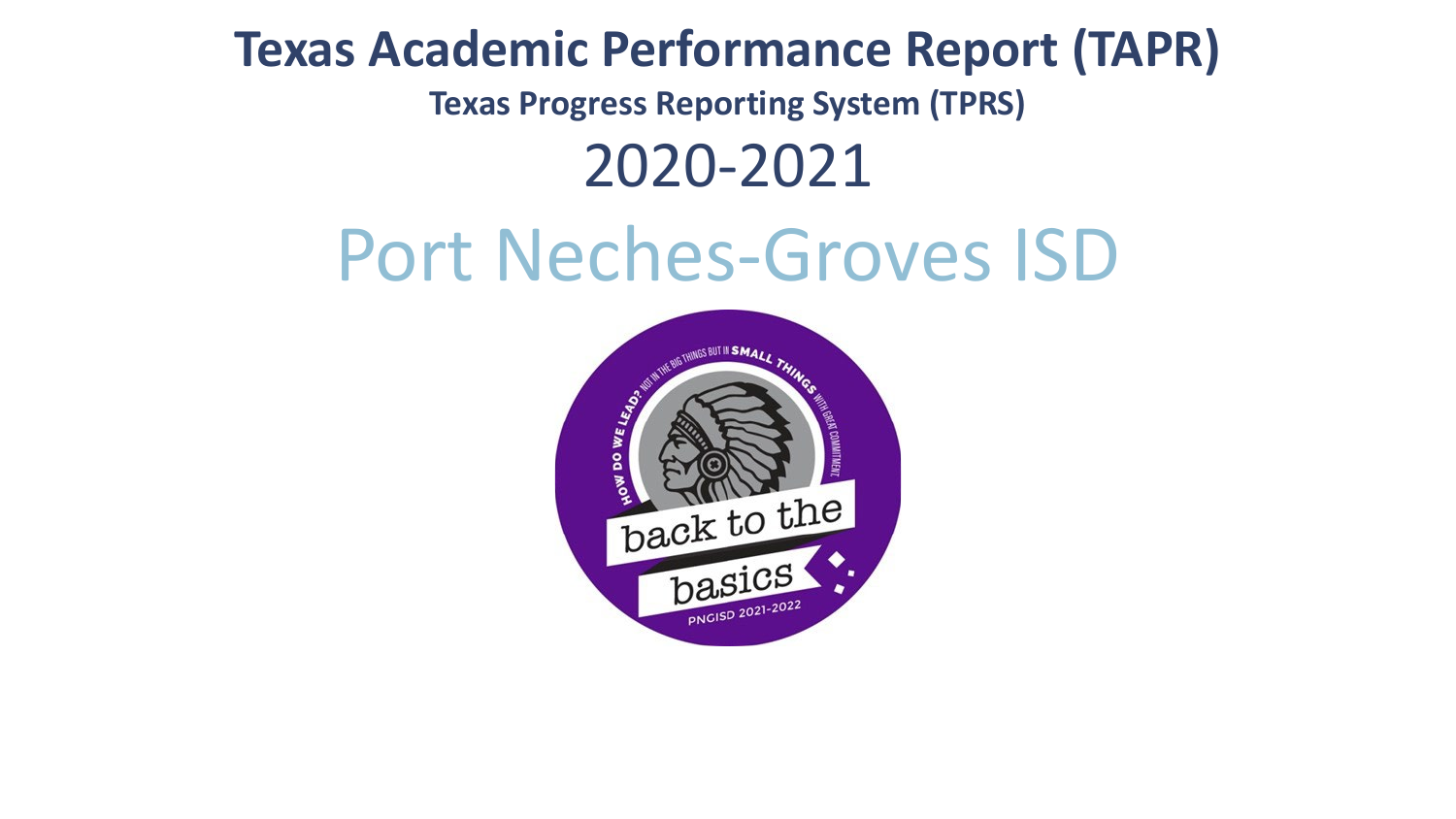# Updates for 2020 – 2021

- No A–F ratings, domain scaled scores, or overall scaled scores will be assigned.
- All districts and campuses will be labeled Not Rated: Declared State of Disaster. An option for alternative evaluation will be available for certain campuses. This information can be found on the TEA Performance Reporting Resource page.
- School Progress, Part A & Closing the Gaps: Academic Growth will not be calculated.
- CTE coherent sequence of courses and military enlistment data will be excluded from CCMR calculations.
- Accelerated testers will be included in STAAR components. Please refer to the Inclusion of SAT/ACT for Accelerated Testers Methodology for additional information.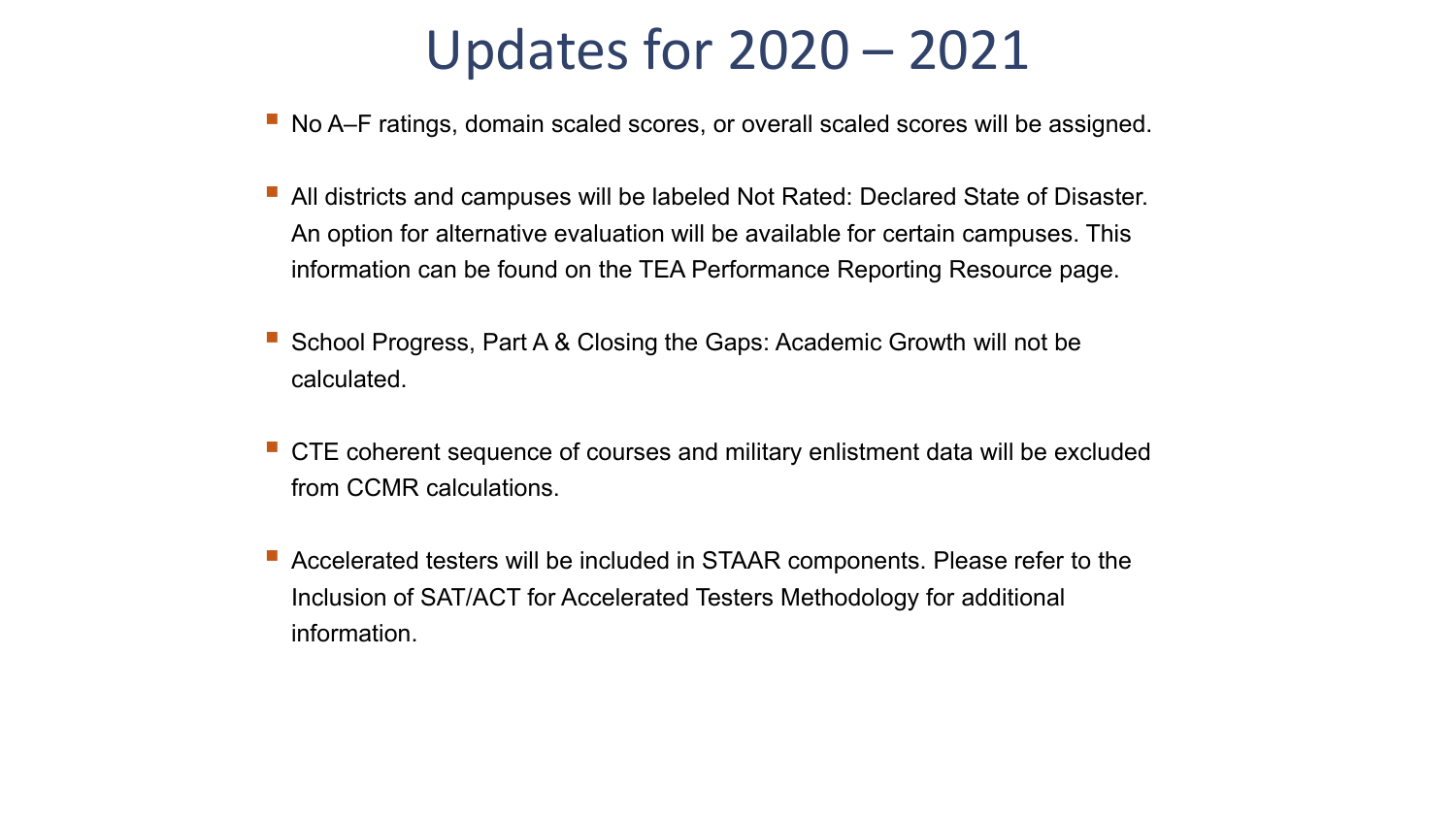# Accessing the TAPR and TPRS Reports

#### [Link to TAPR Web page](https://tea.texas.gov/texas-schools/accountability/academic-accountability/performance-reporting/texas-academic-performance-reports)



Home / Texas Schools / Accountability / Academic Accountability / Performance Reporting

#### **Texas Academic Performance Reports**

#### Looking for the 2020-21 TAPR System (HTML)?

The online TAPR System (HTML version) is no longer be published, but the data can be accessed through our Texas Performance Reporting System (TPRS).

The TPRS will be updated on a rolling basis as more current data become available.

The Texas Academic Performance Reports (TAPR) pull together a wide range of information on the performance of students in each school and district in Texas every year. Performance is shown disaggregated by student groups, including ethnicity and socioeconomic status. The reports also provide extensive information on school and district staff, programs, and student demographics.

The 2020-21 TAPR are available for the state and every public school, district, or region of Texas.

Final TAPR for the following school years are currently available:

2019-20 TAPR | 2018-19 TAPR | 2017-18 TAPR | 2016-17 TAPR | 2015-16 TAPR | 2014-15 TAPR | 2013-14 TAPR | 2012-13 TAPR

The TAPR was previously known as the Academic Excellence Indicator System (AEIS) Reports. Those reports were published from 2003-04 to 2011-12. They may be found at the AEIS Archive.

#### **Related Content**

**Accountability Ratings** Texas Performance Reporting System (TPRS) **School Report Cards** Snapshot

#### **Contact Information**

**Performance Reporting** Phone: (512) 463-9704 Fax: (512) 936-6431 performance.reporting@tea.texas.gov

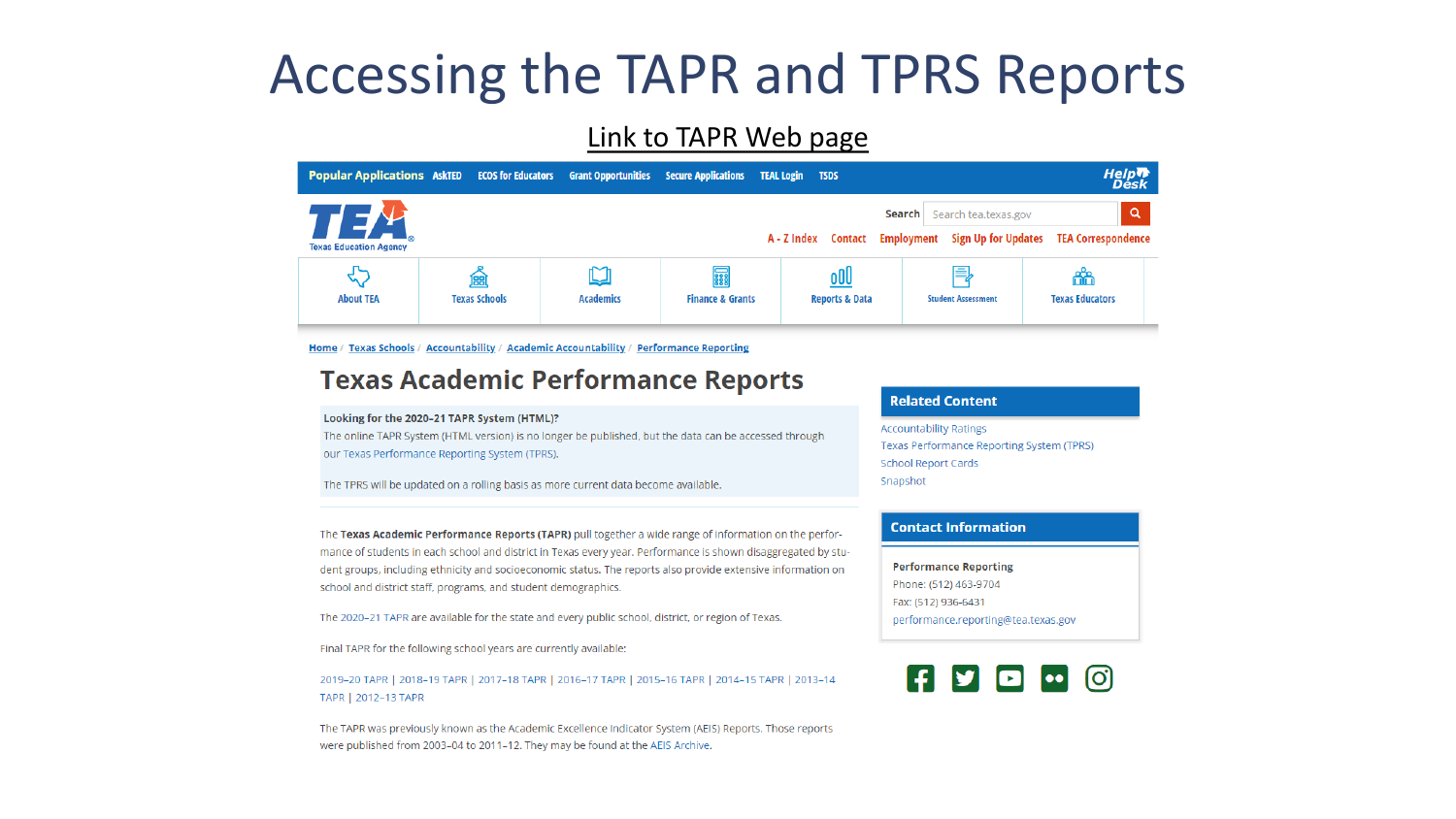### 2021 STAAR 3-8 Reading Performance Percent at Approaches Grade Level or Above

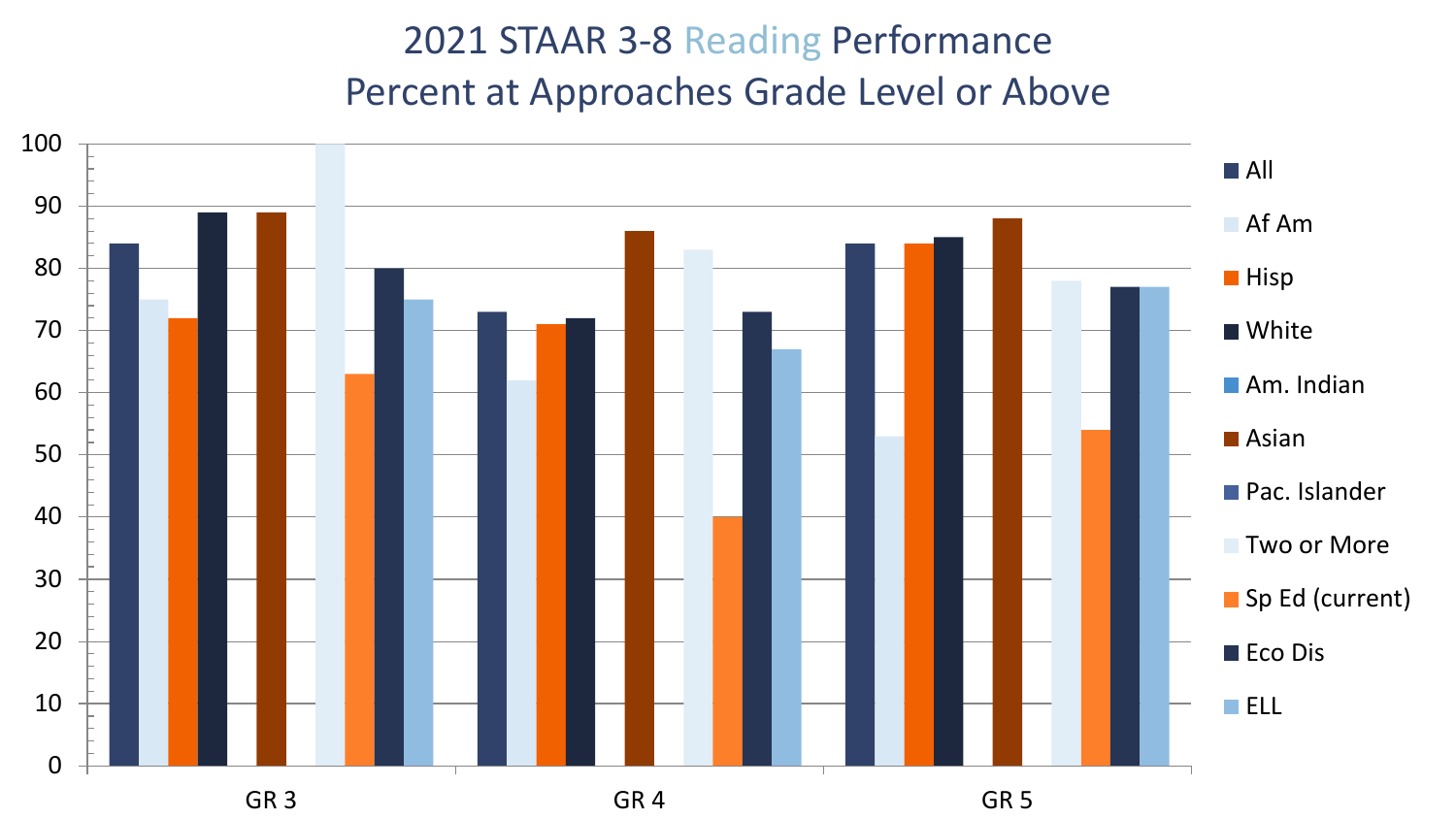#### 2021 STAAR 3-8 Reading Performance Percent at Approaches Grade Level or Above

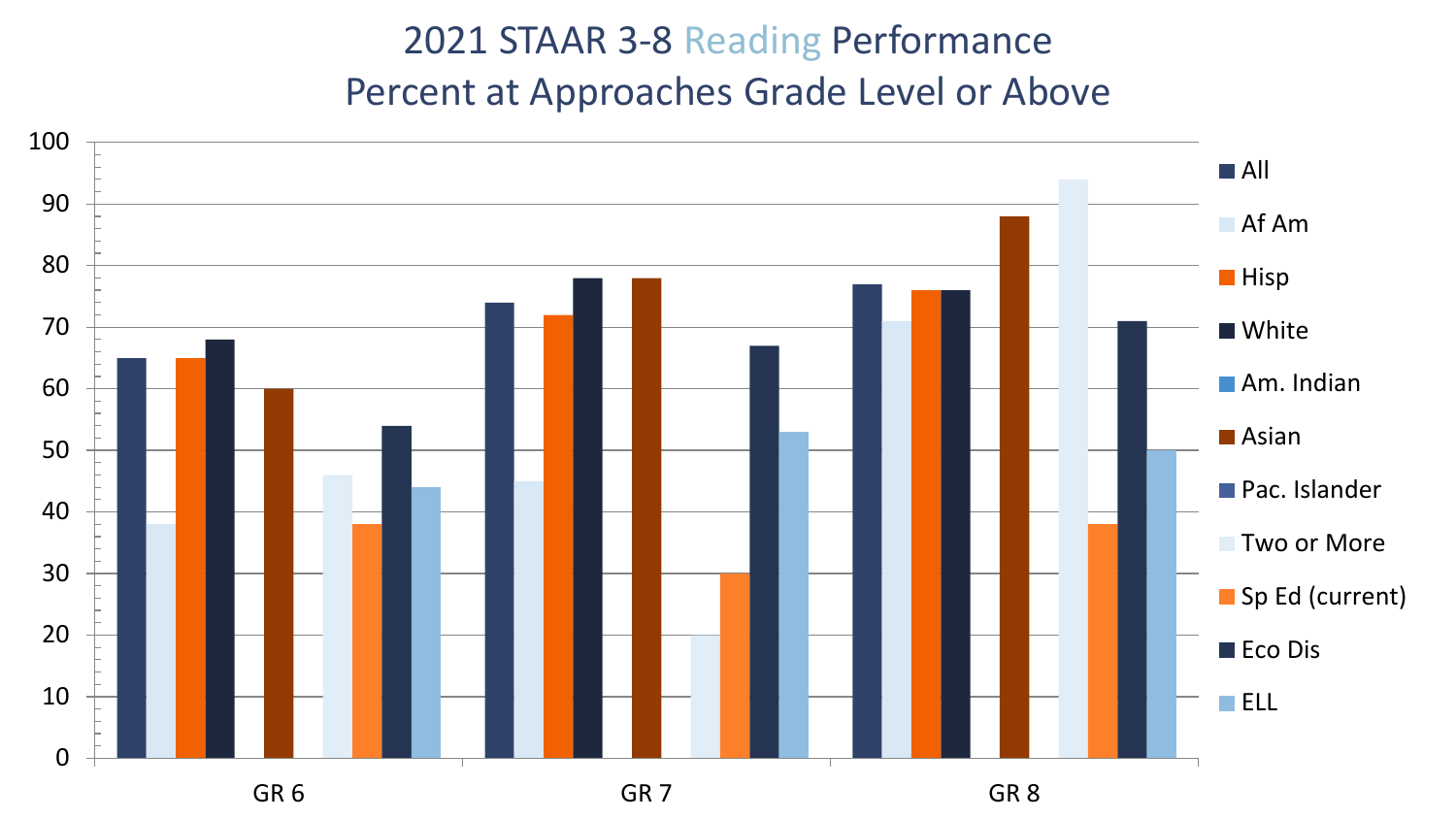#### 2021 STAAR 3-8 Reading Performance Percent at Meets Grade Level or Above

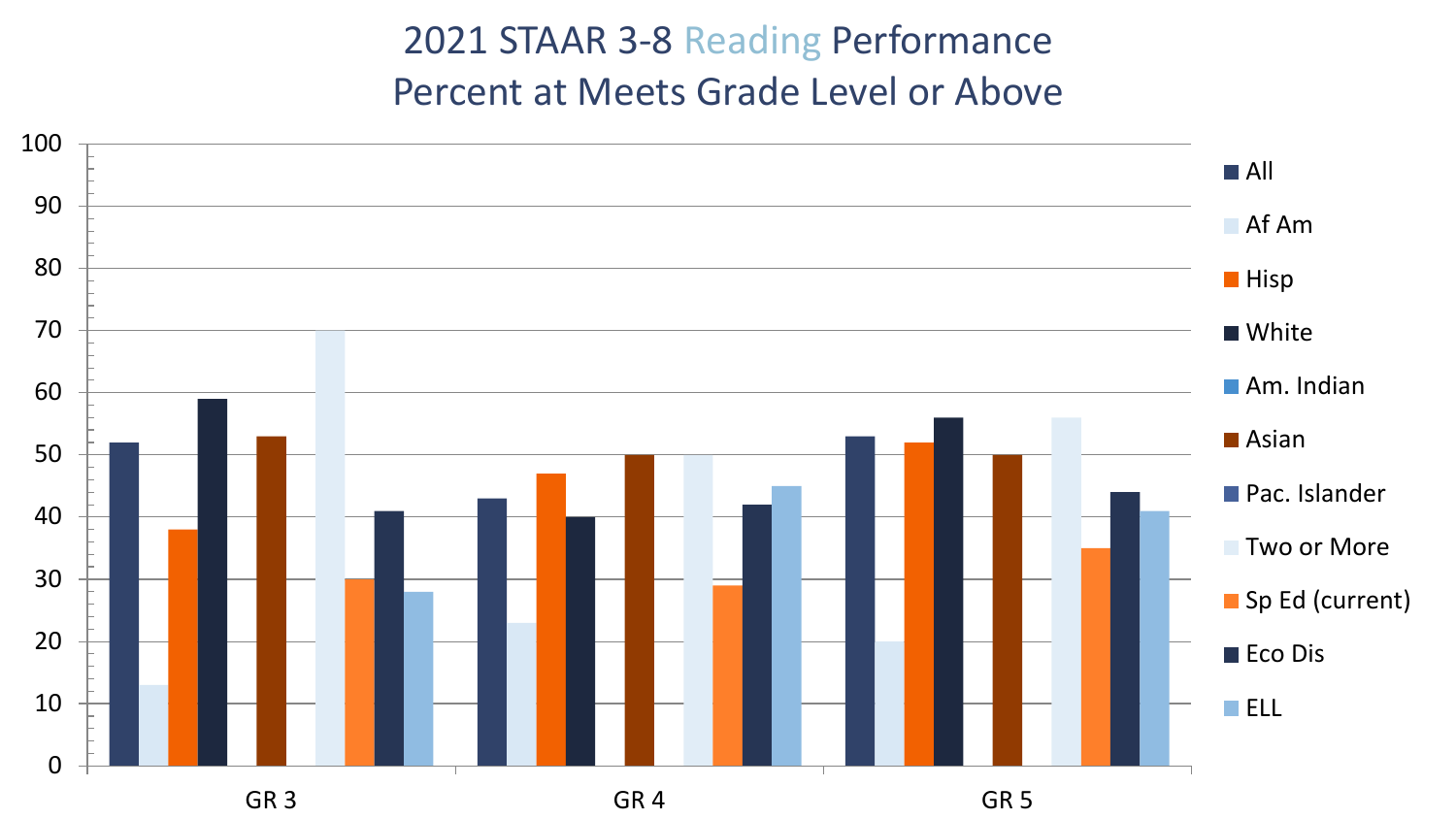#### 2021 STAAR 3-8 Reading Performance Percent at Meets Grade Level or Above

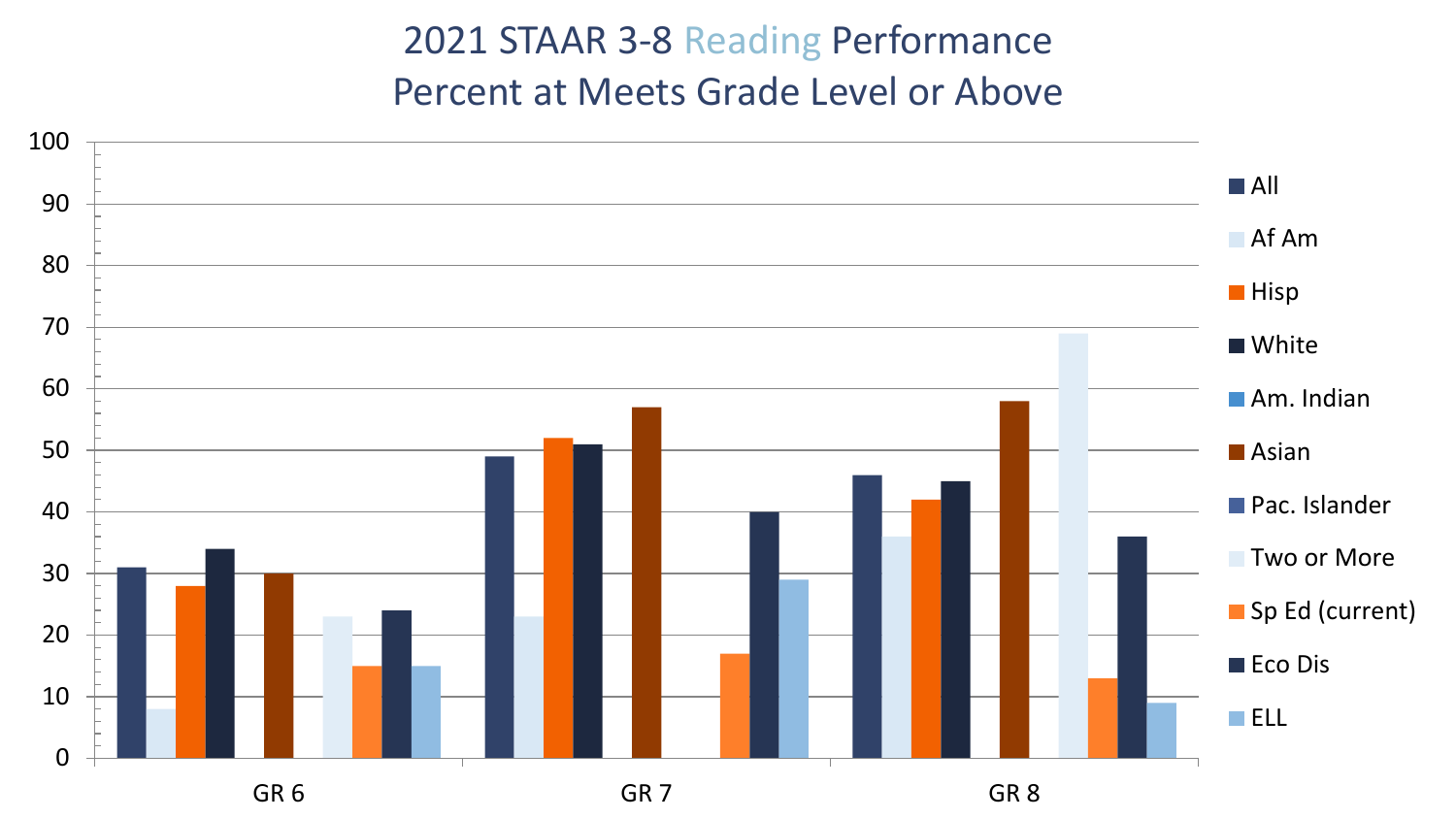#### 2021 STAAR End-of-Course: English Language Arts Percent at Approaches Grade Level or Above

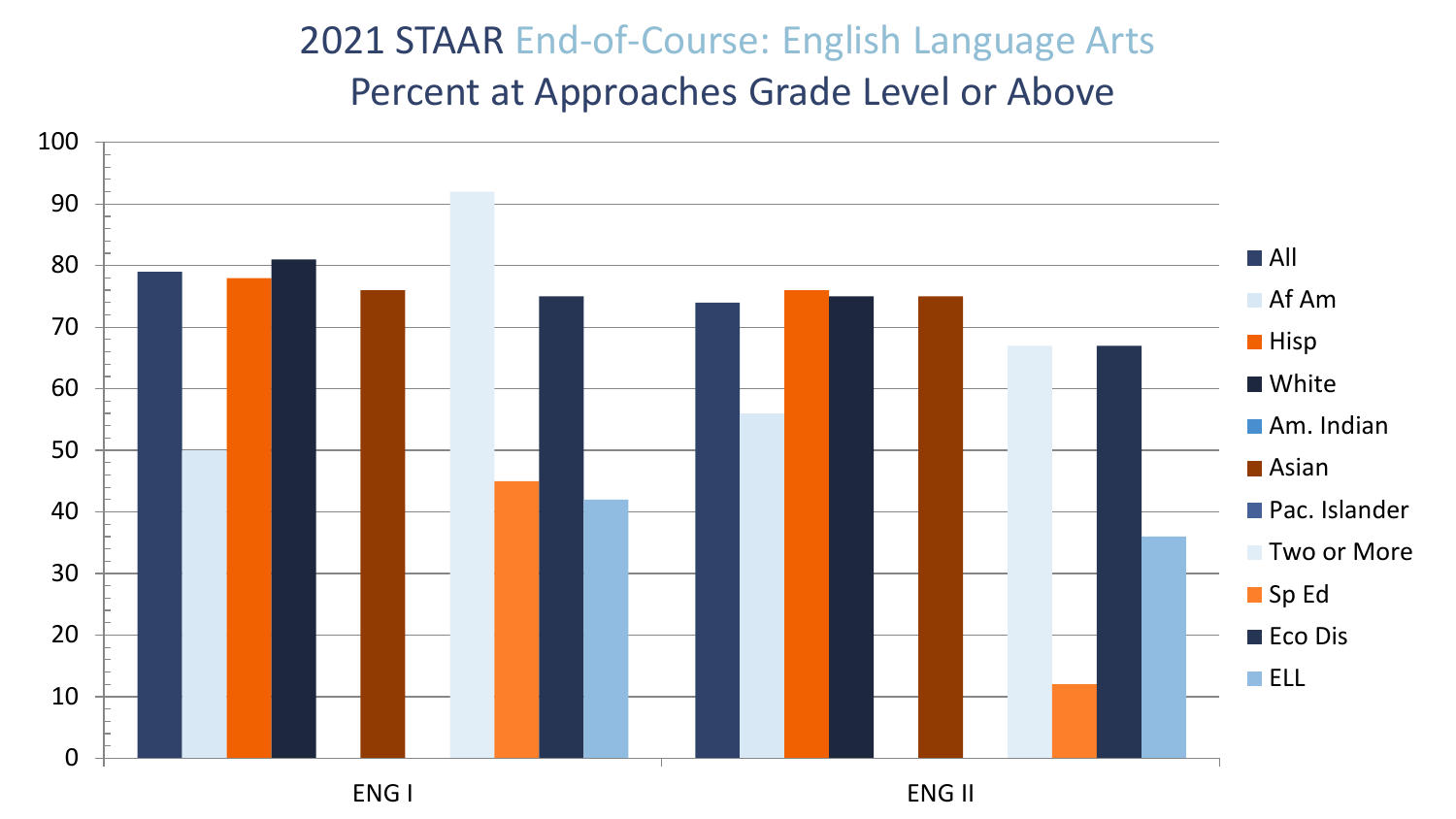#### 2021 STAAR End-of-Course: English Language Arts

Percent at Meets Grade Level or Above

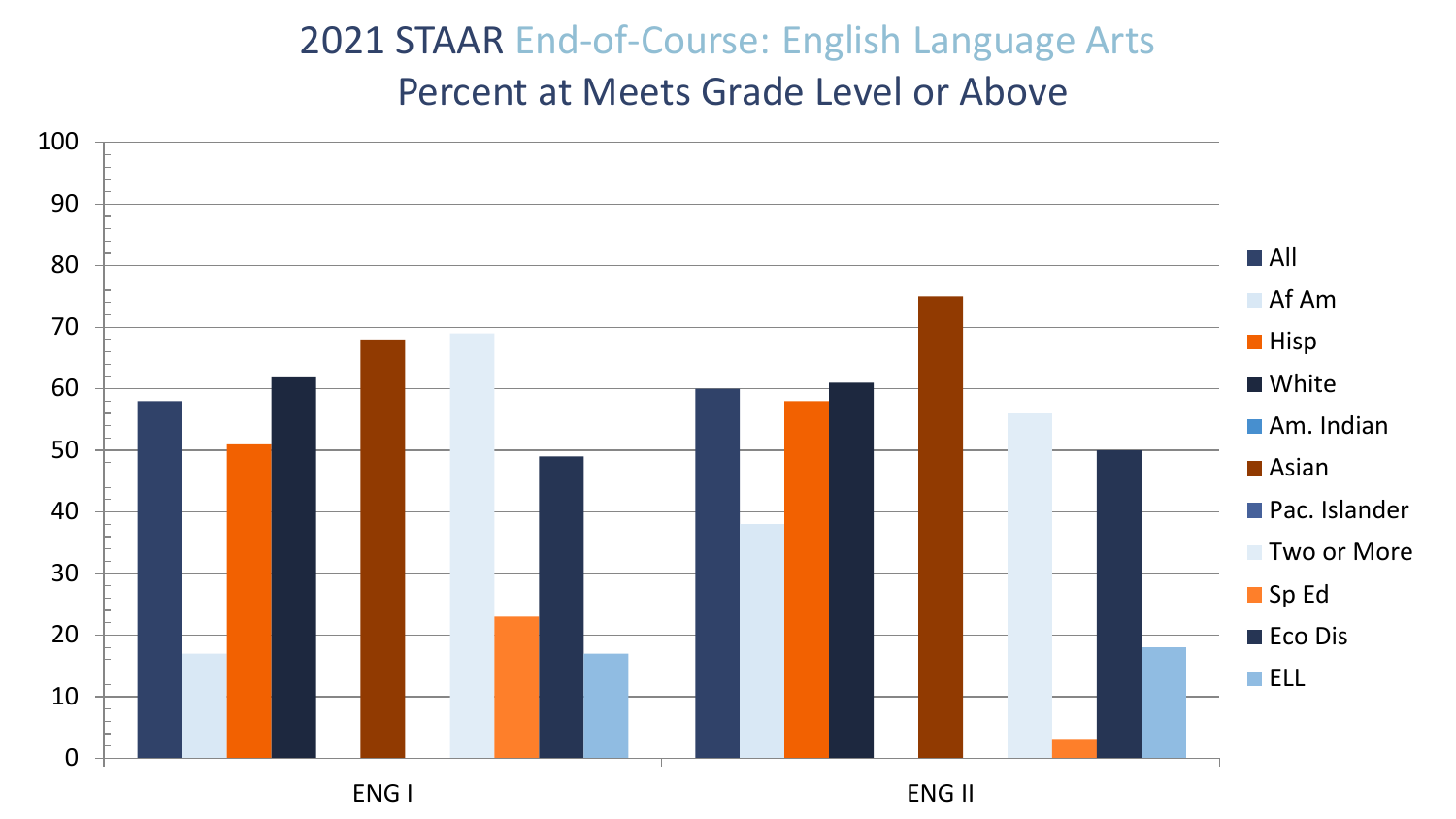### 2021 STAAR 3-8 Math Performance Percent at Approaches Grade Level or Above

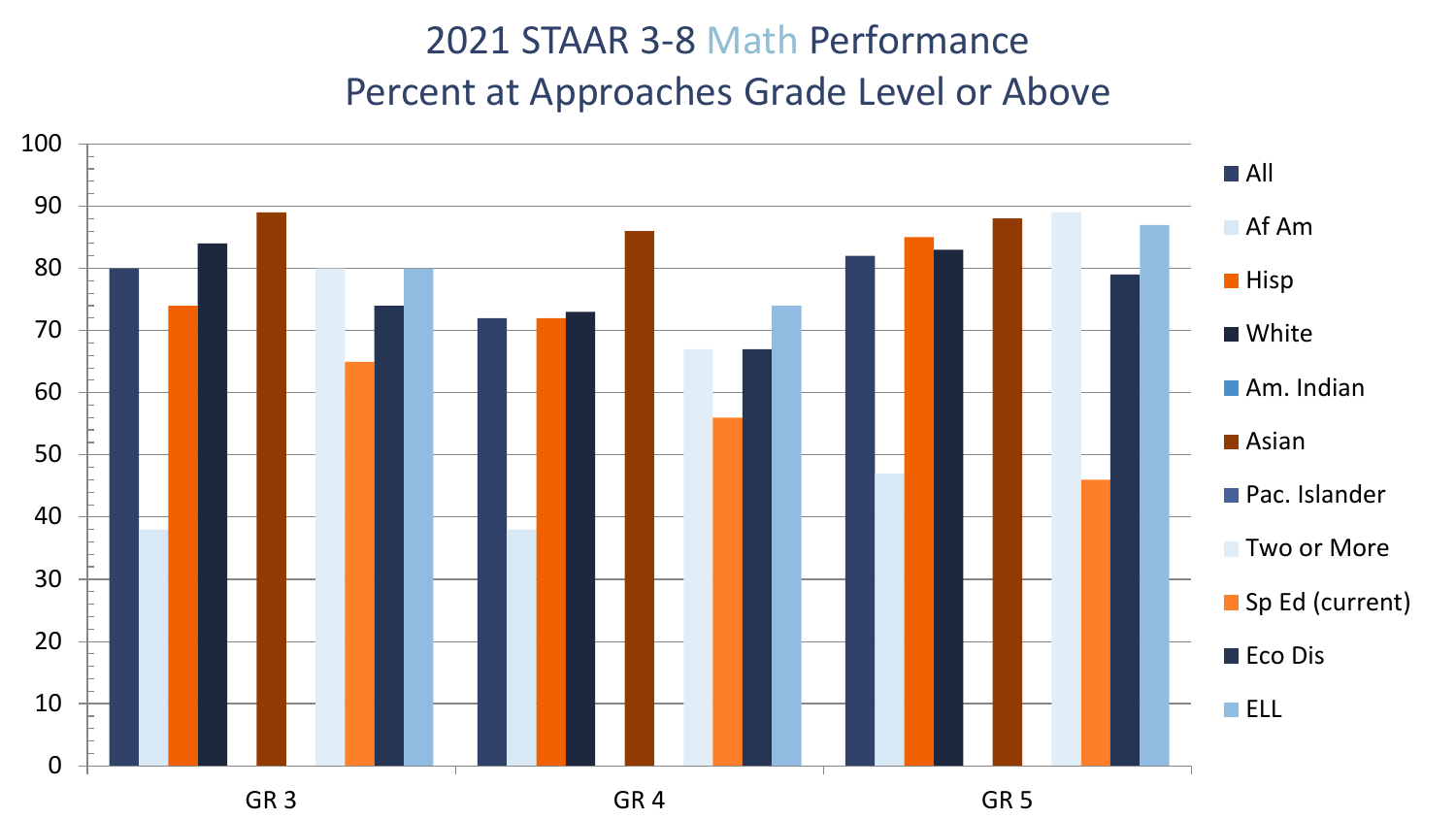### 2021 STAAR 3-8 Math Performance Percent at Approaches Grade Level or Above

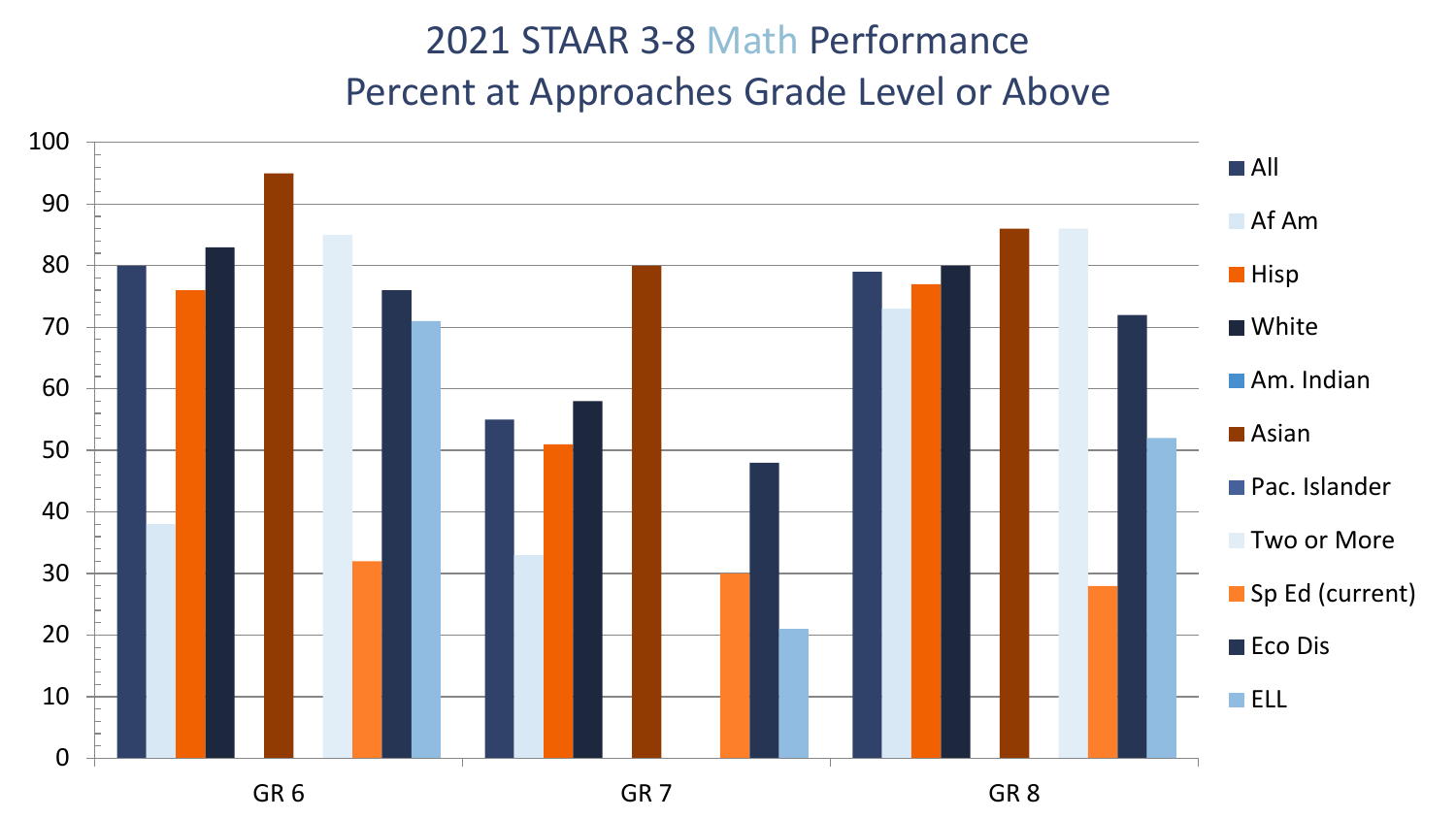#### 2021 STAAR 3-8 Math Performance Percent at Meets Grade Level or Above

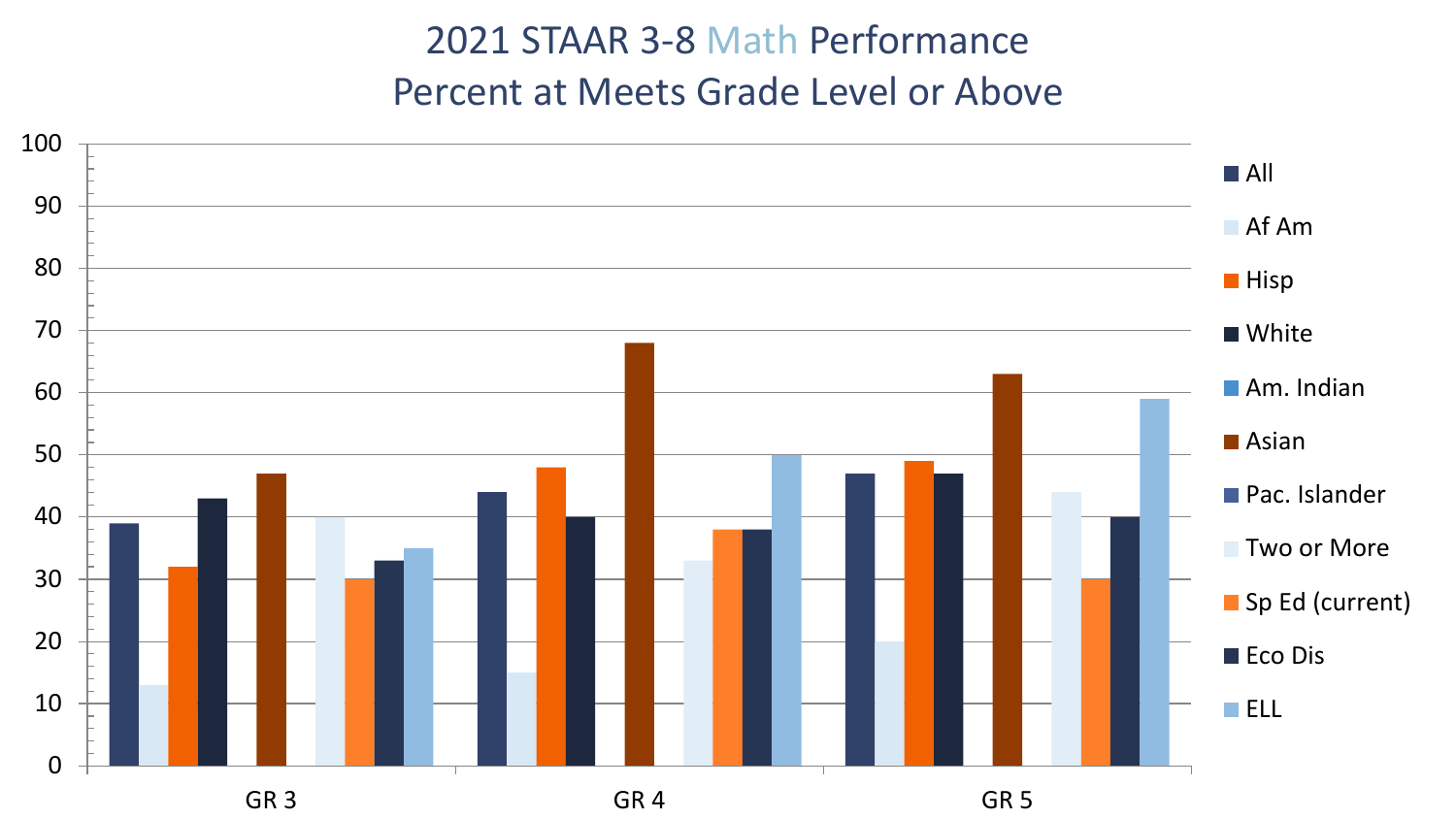### 2021 STAAR 3-8 Math Performance Percent at Meets Grade Level or Above

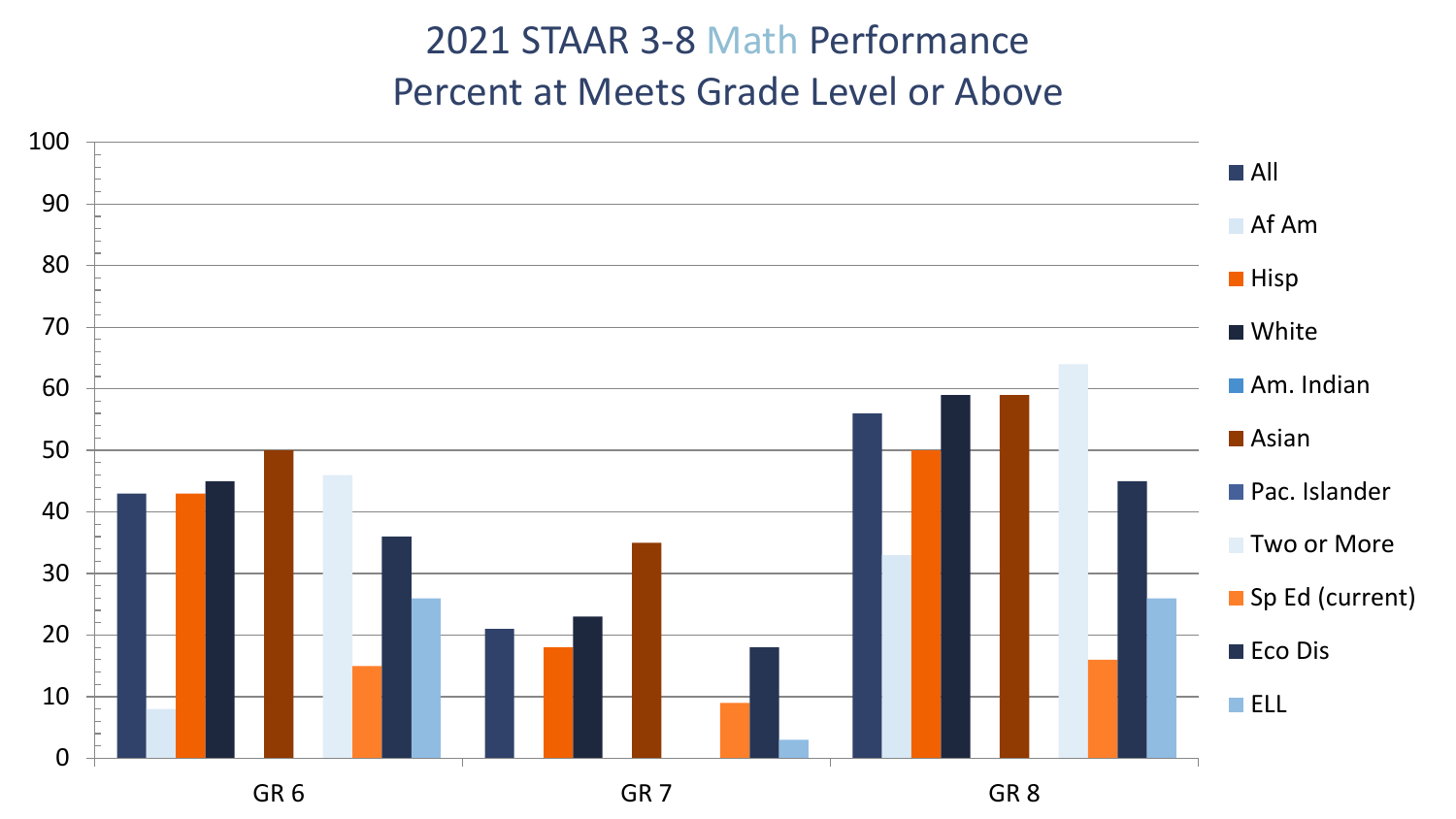#### 2021 STAAR End-of-Course: Mathematics Percent at Approaches Grade Level or Above



ALGEBRA I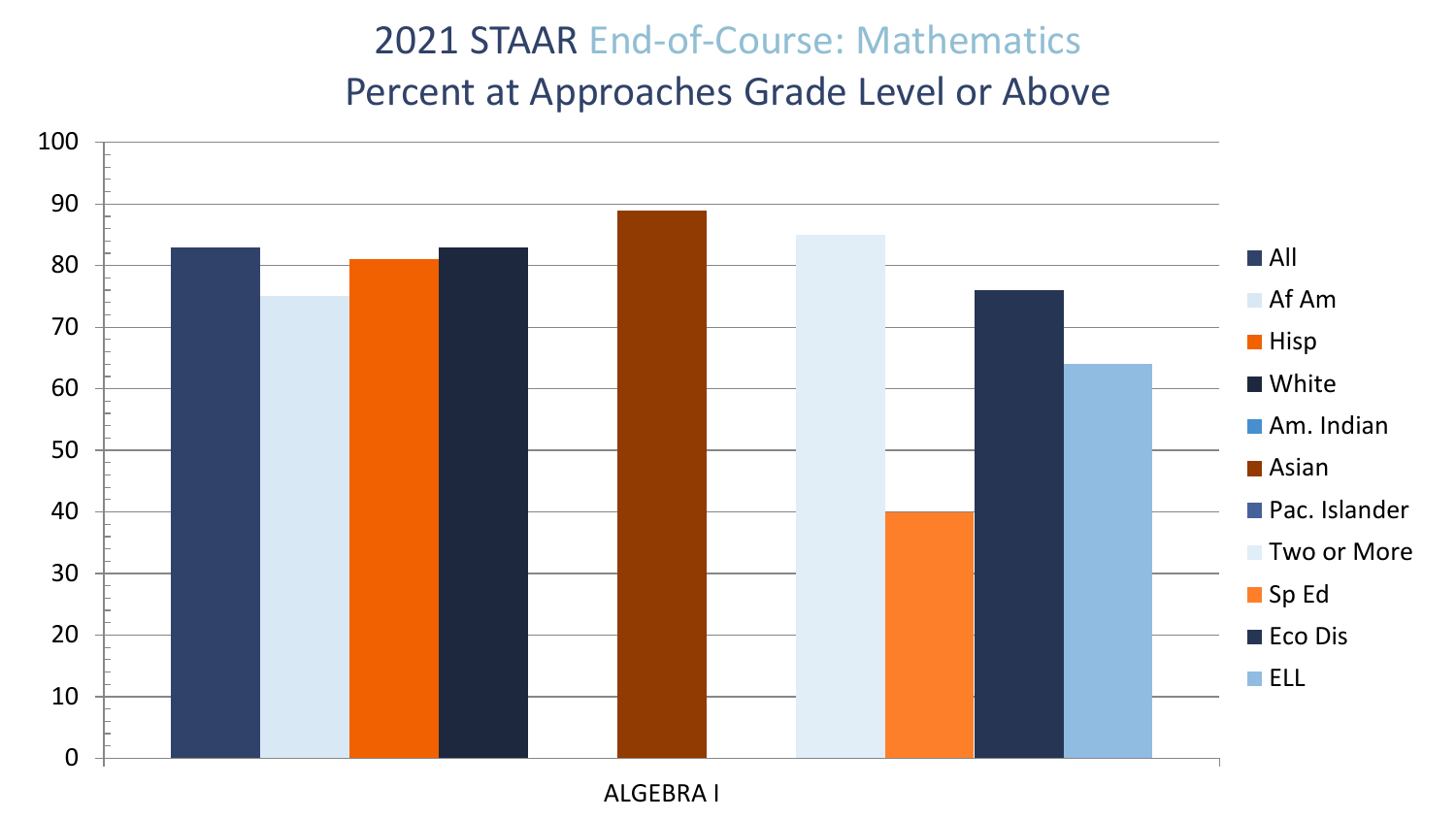#### 2021 STAAR End-of-Course: Mathematics

Percent at Meets Grade Level or Above



ALGEBRA I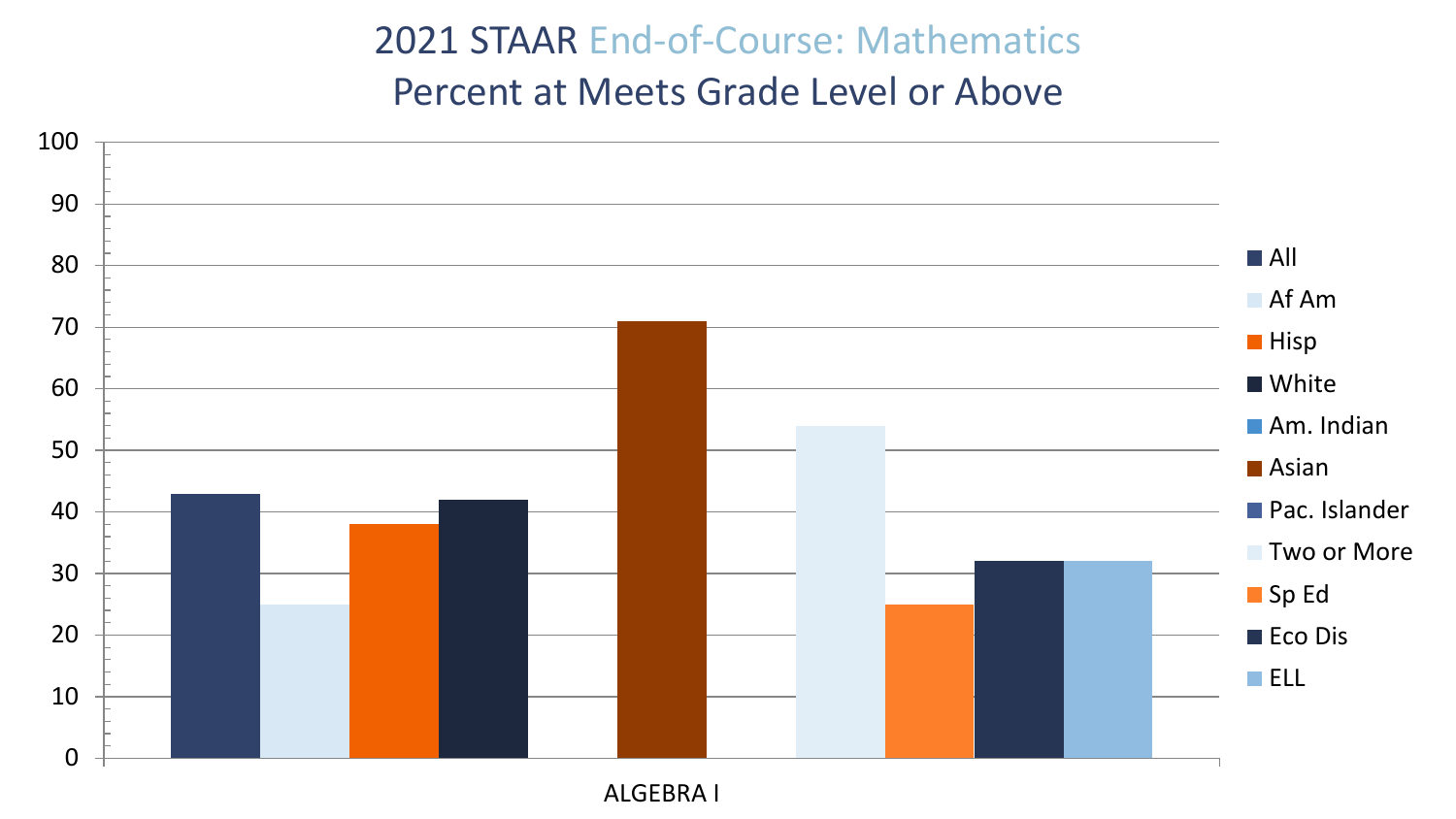### 2021 STAAR 3-8 Science Performance Percent at Approaches Grade Level or Above

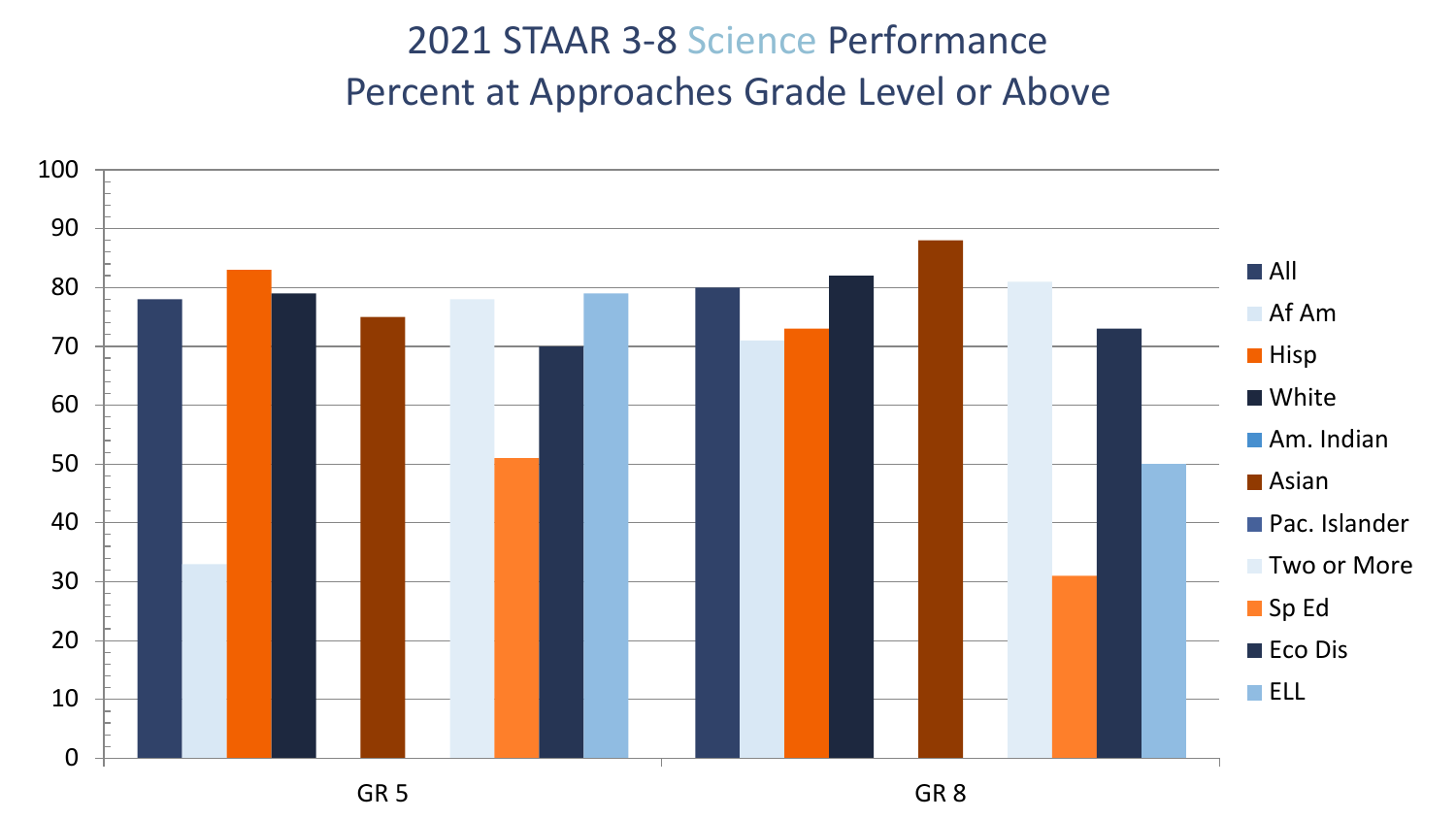### 2021 STAAR 3-8 Science Performance Percent at Meets Grade Level or Above

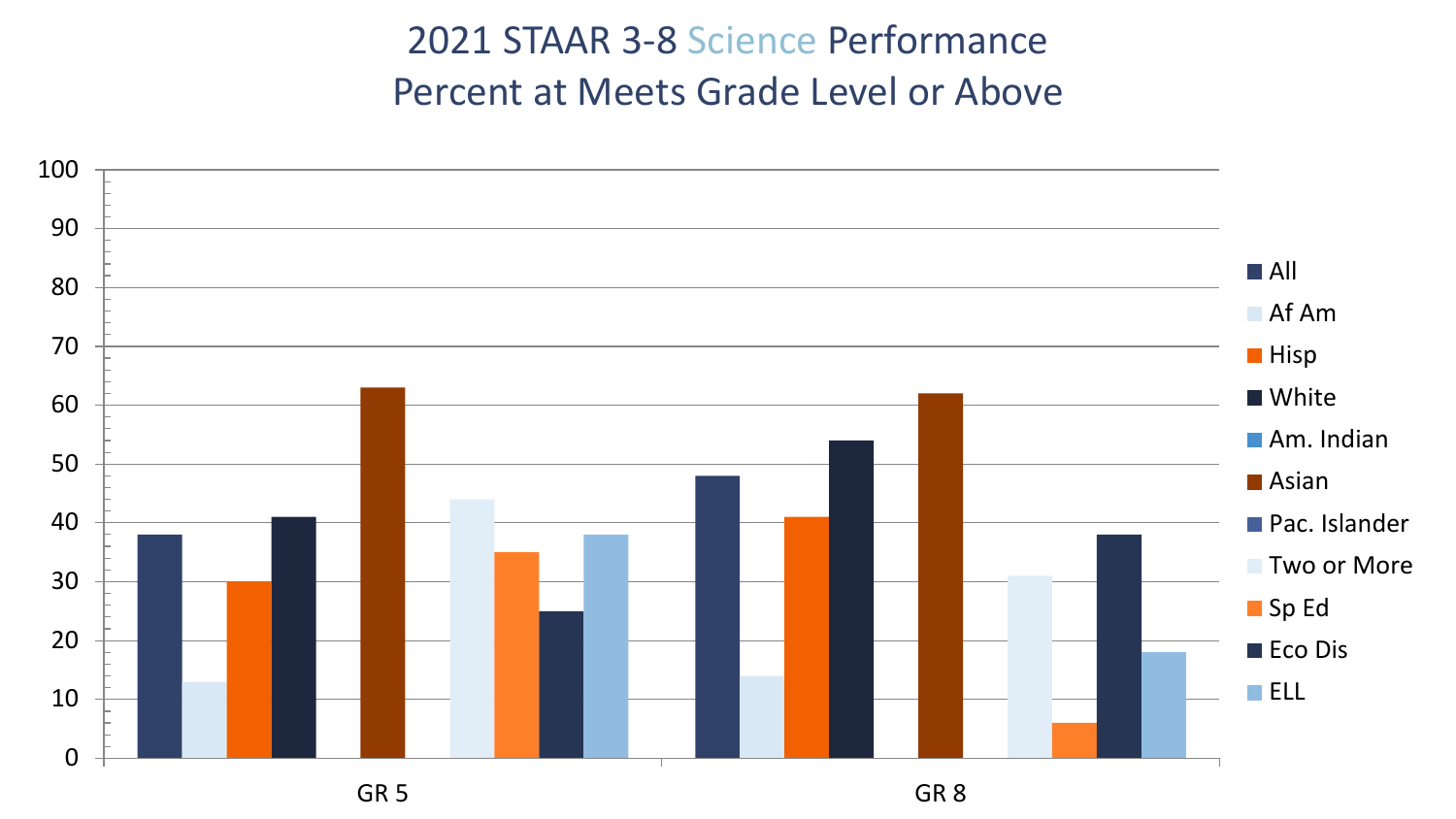#### 2021 STAAR End-of-Course: Biology Percent at Approaches Grade Level or Above

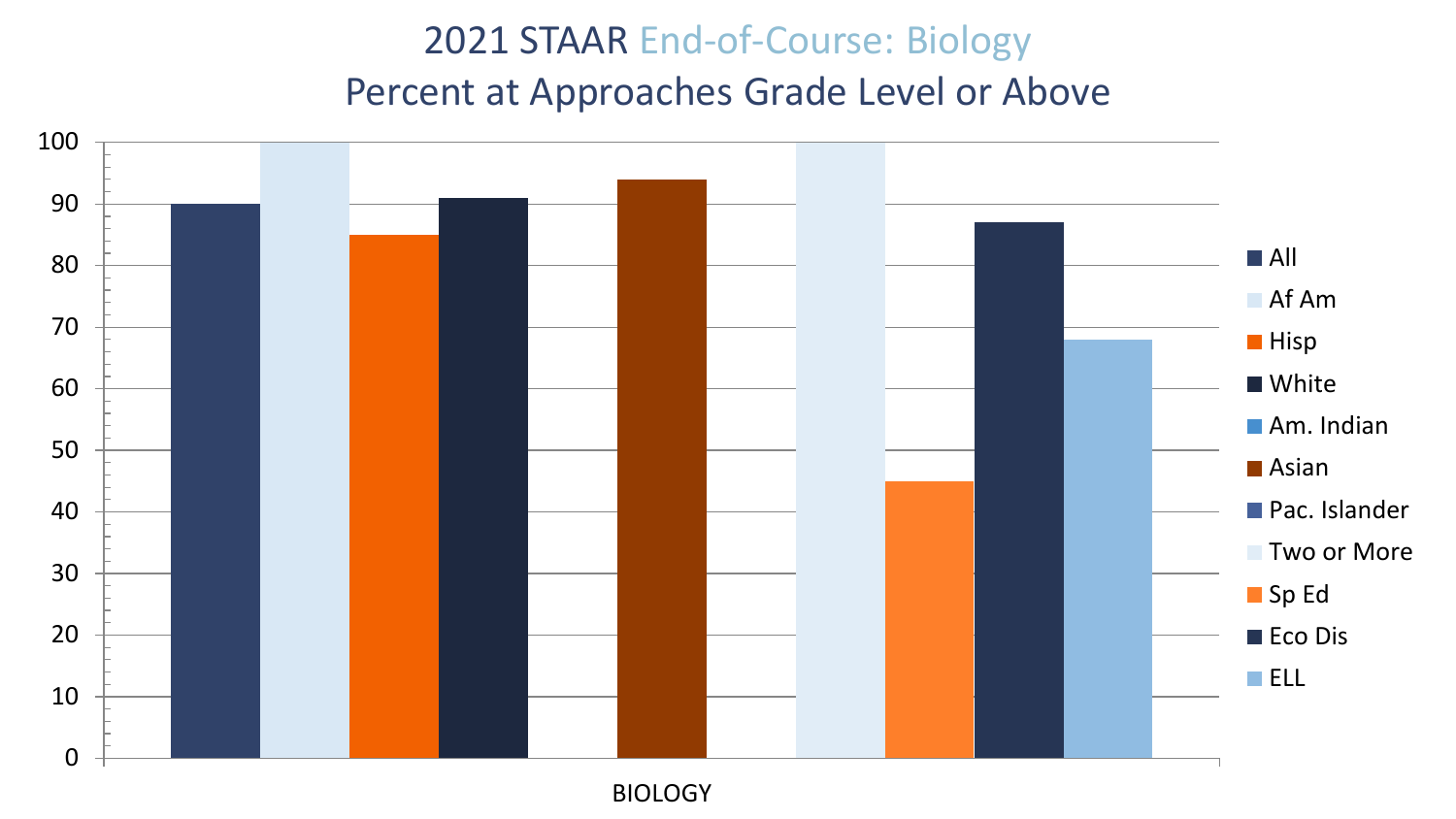#### 2021 STAAR End-of-Course: Biology

Percent at Meets Grade Level or Above



BIOLOGY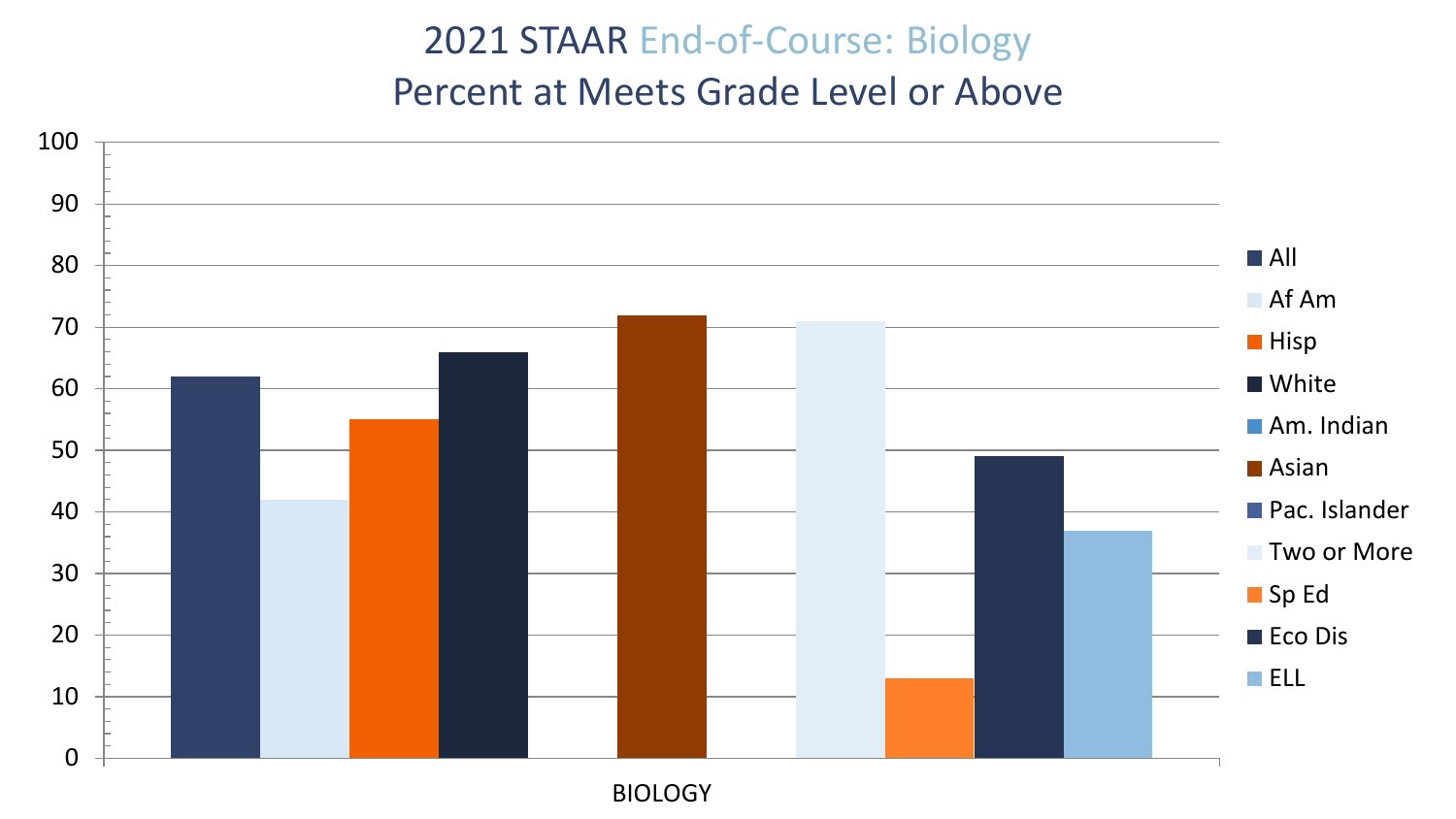#### 2021 STAAR 3-8 Social Studies Performance Percent at Approaches Grade Level or Above

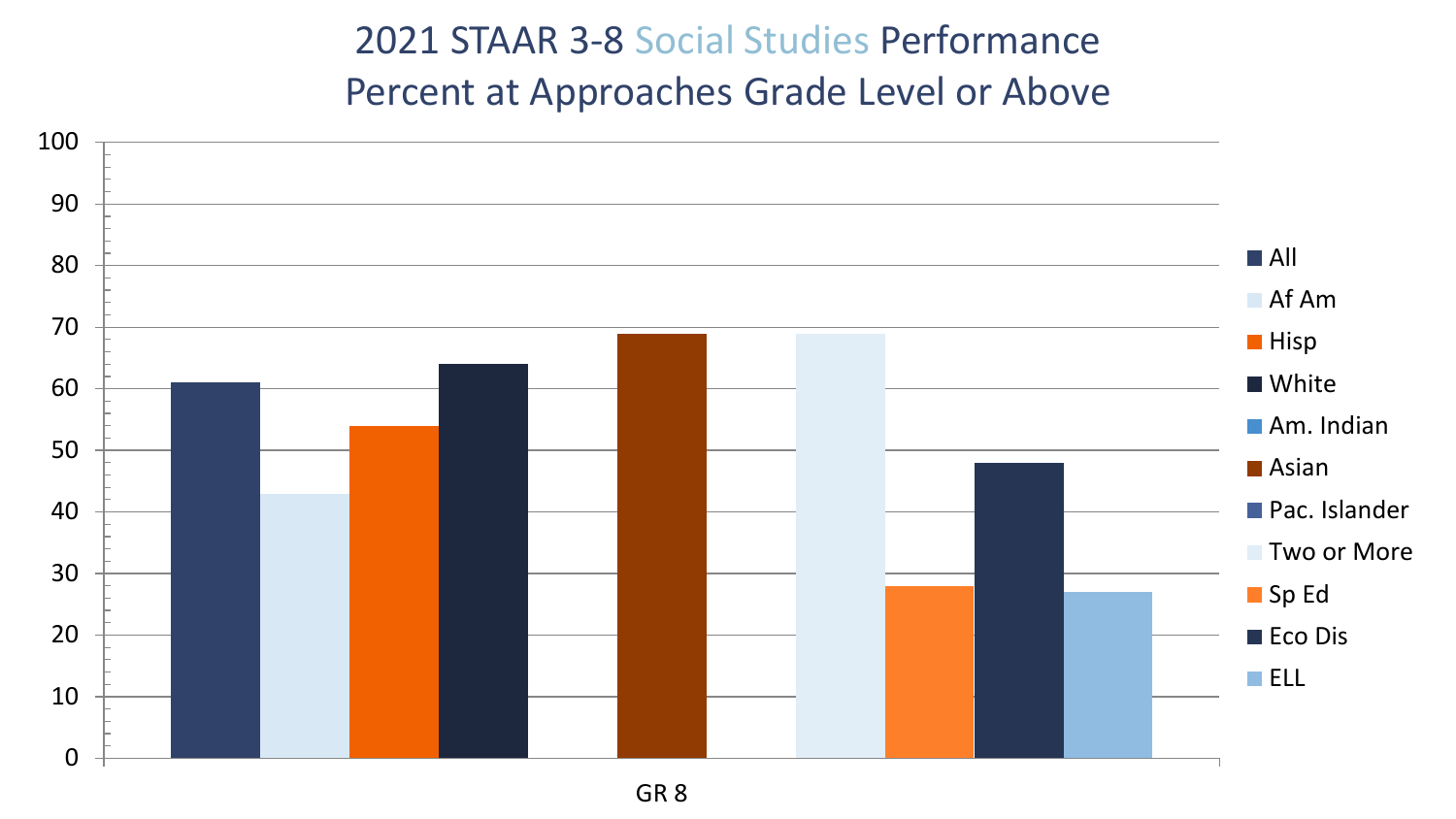### 2021 STAAR 3-8 Social Studies Performance Percent at Meets Grade Level or Above

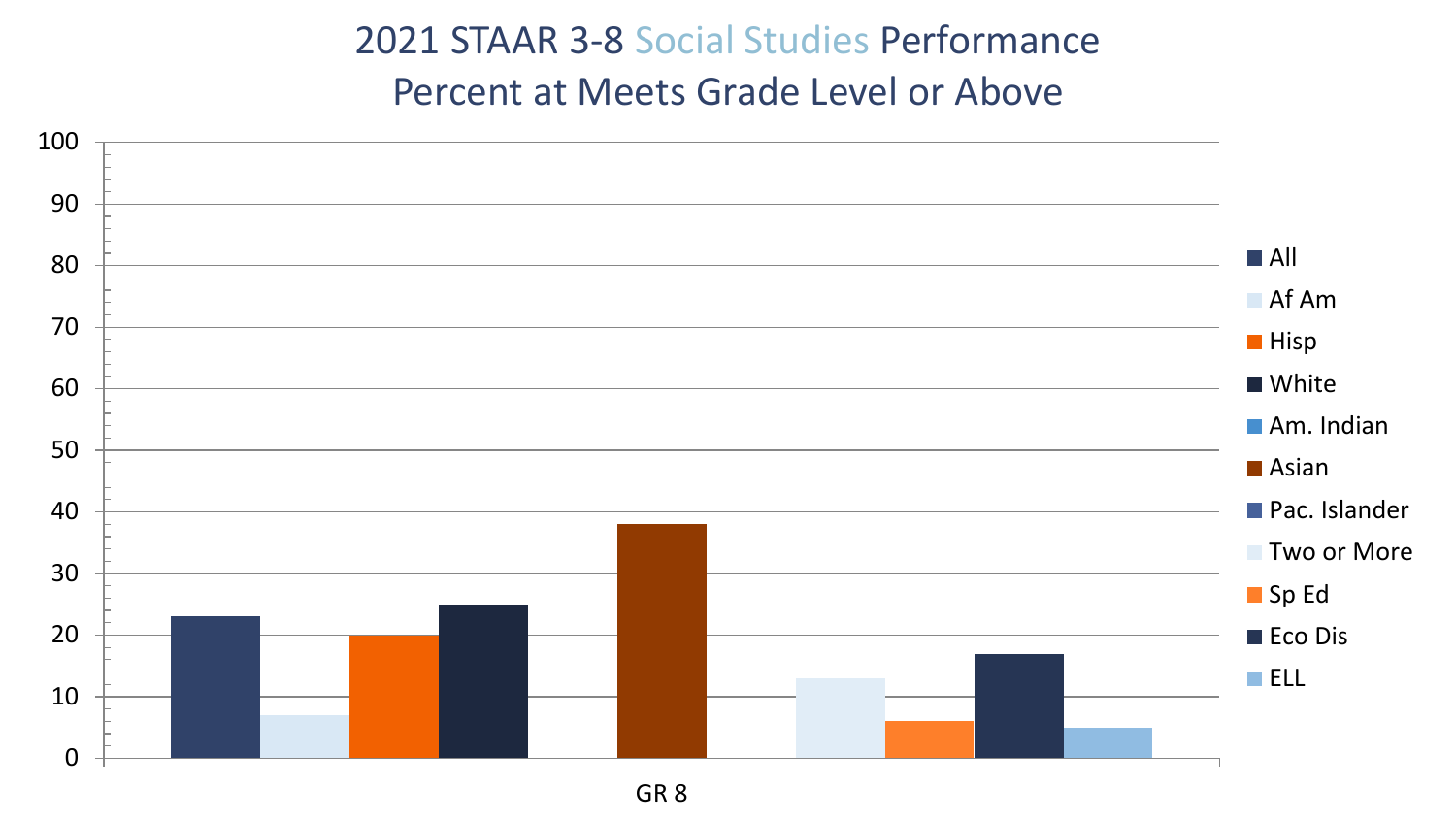### 2021 STAAR End-of-Course: U.S. History Percent at Approaches Grade Level or Above



US HISTORY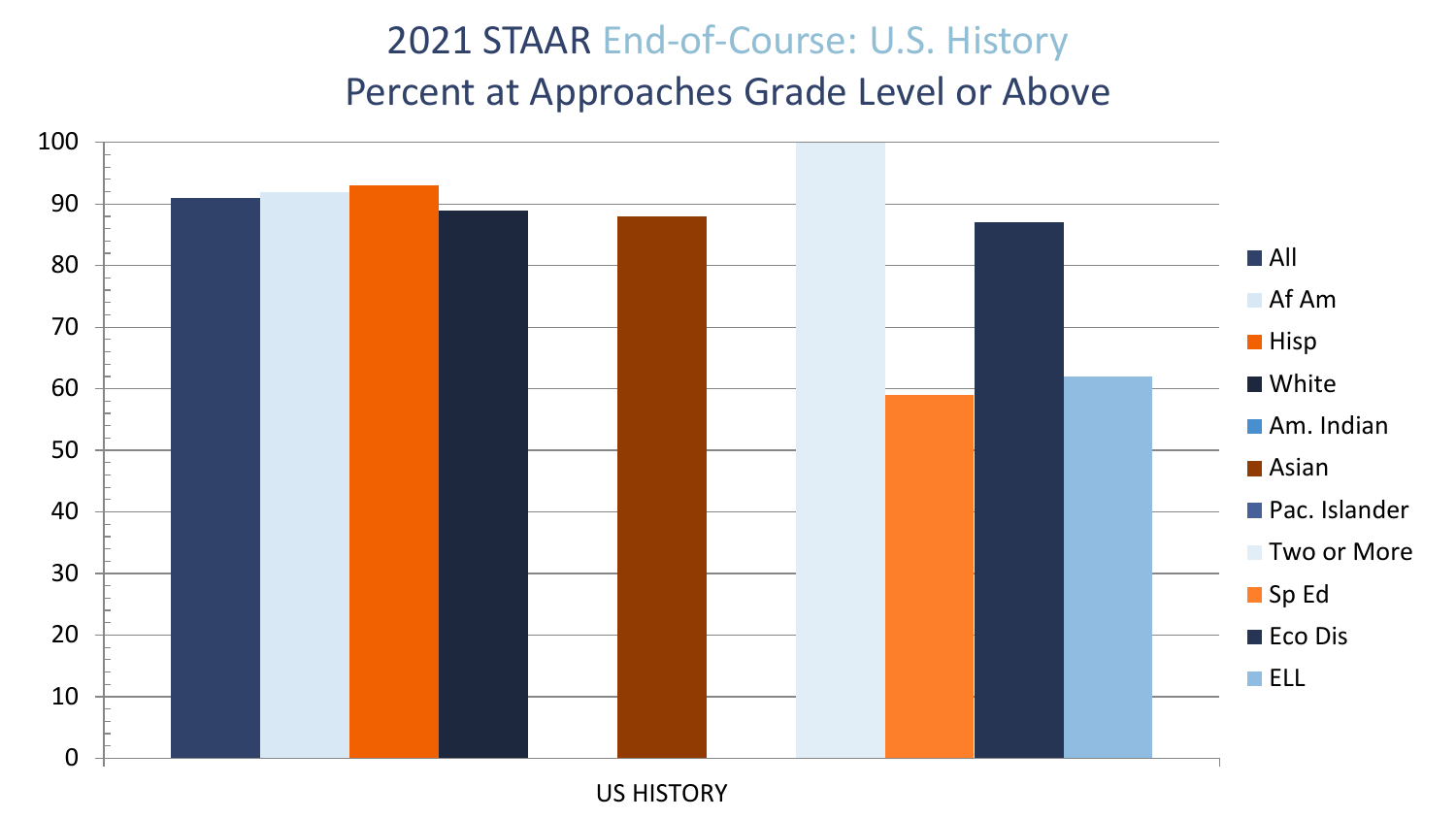2021 STAAR End-of-Course: U.S. History

Percent at Meets Grade Level or Above



US HISTORY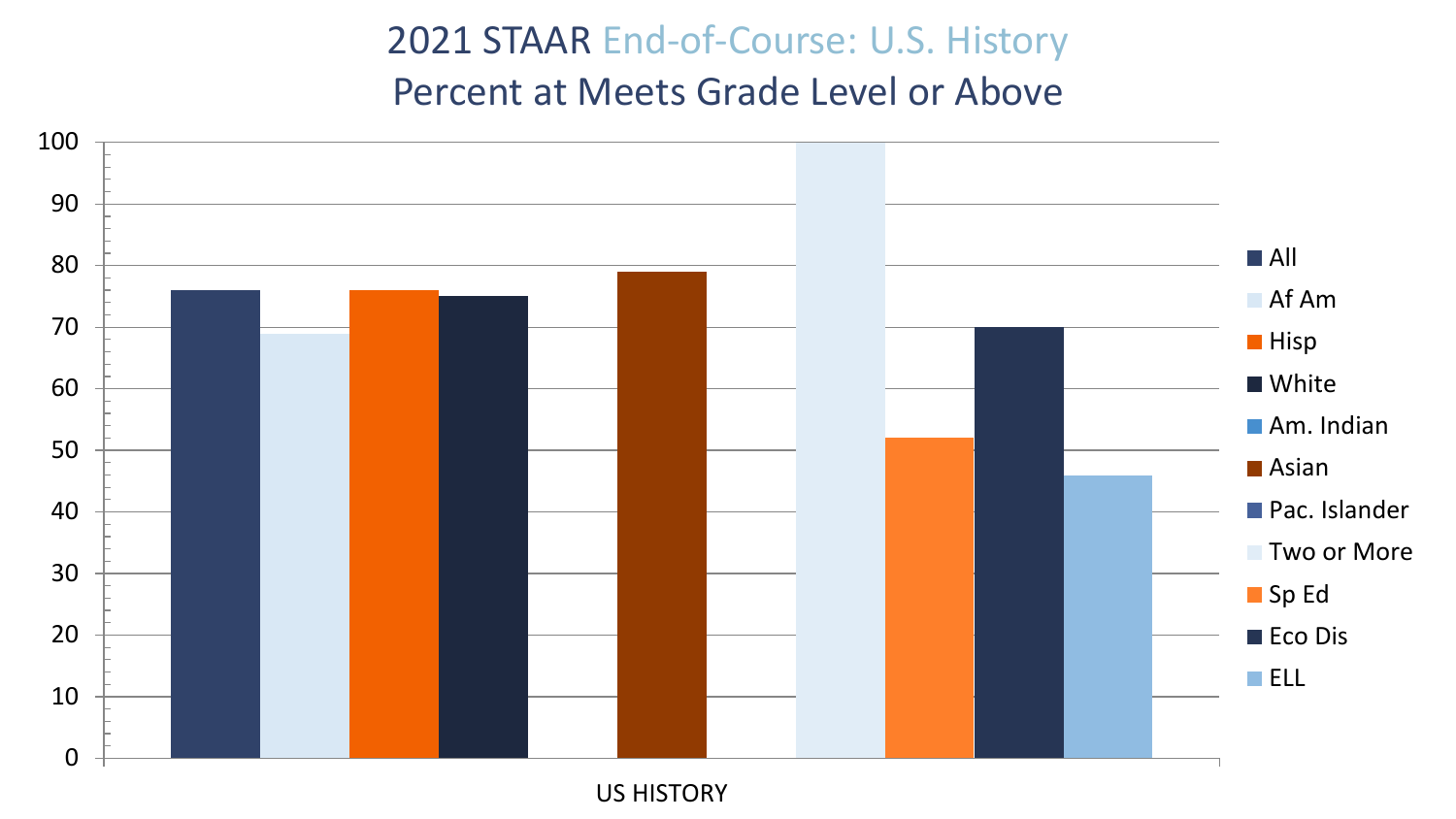#### 2021 STAAR 3-8 Writing Performance Percent at Approaches Grade Level or Above

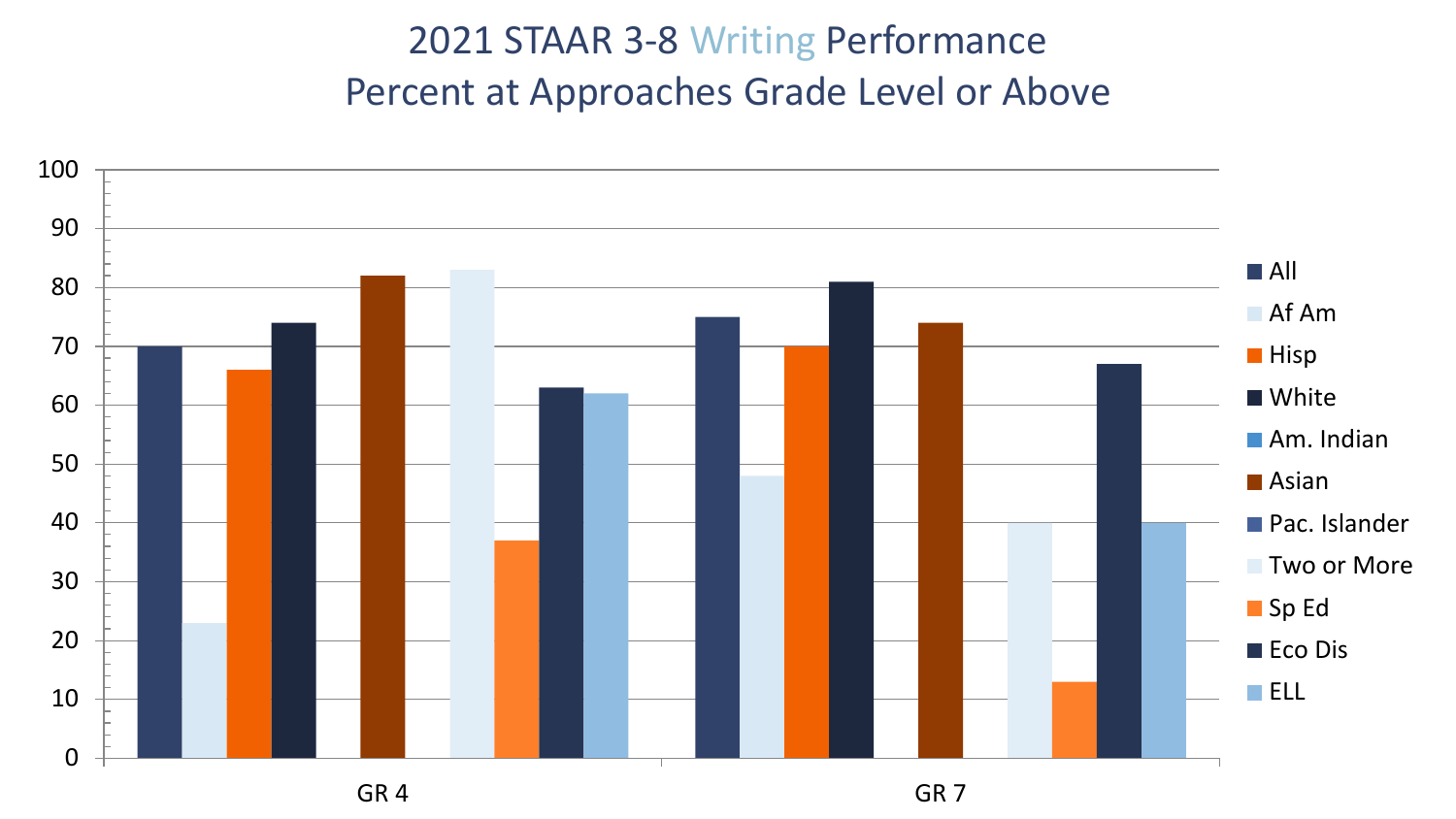### 2021 STAAR 3-8 Writing Performance Percent at Meets Grade Level or Above

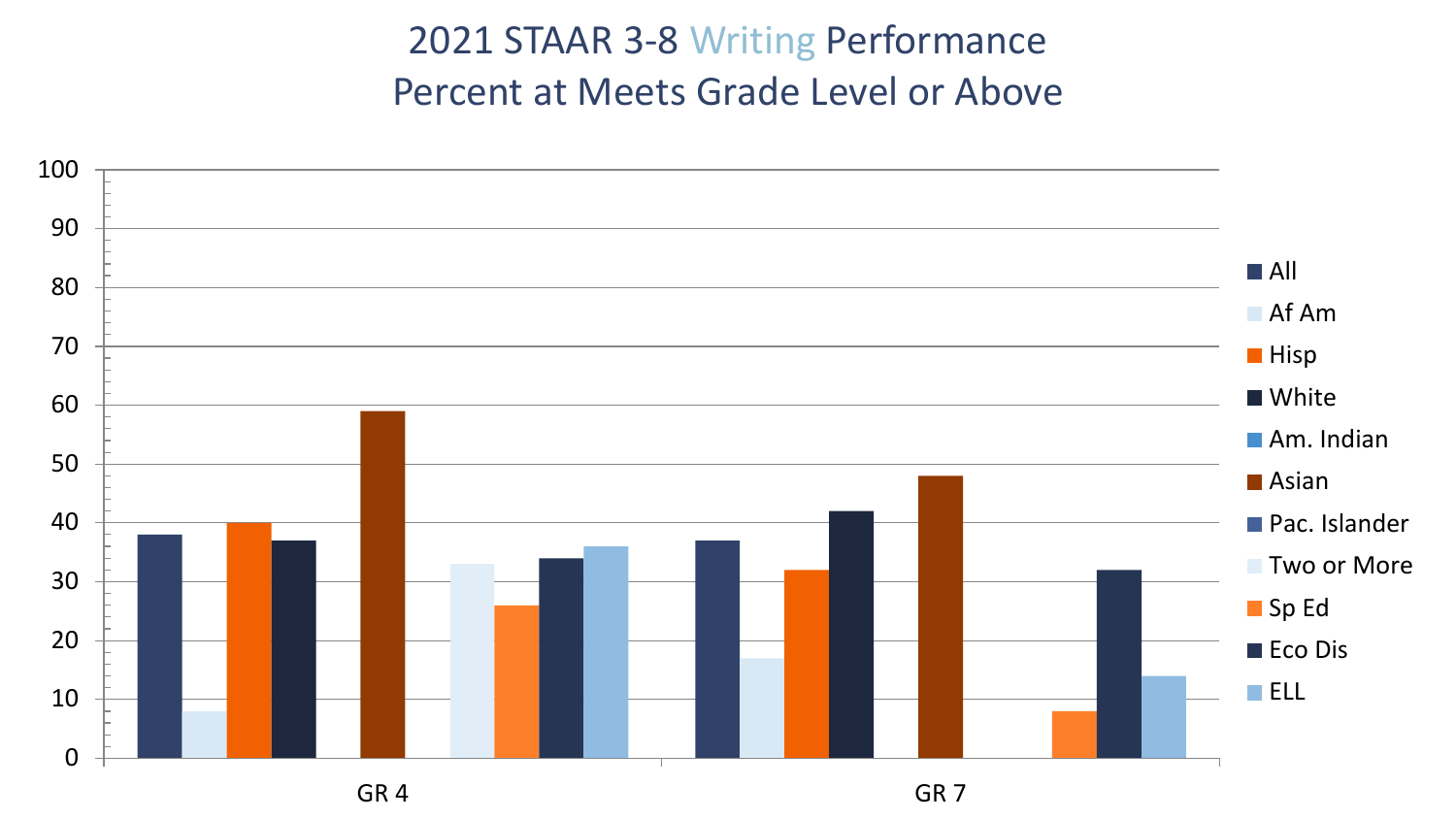### STAAR Percent at Approaches Grade Level or Above All Grades, All Subjects

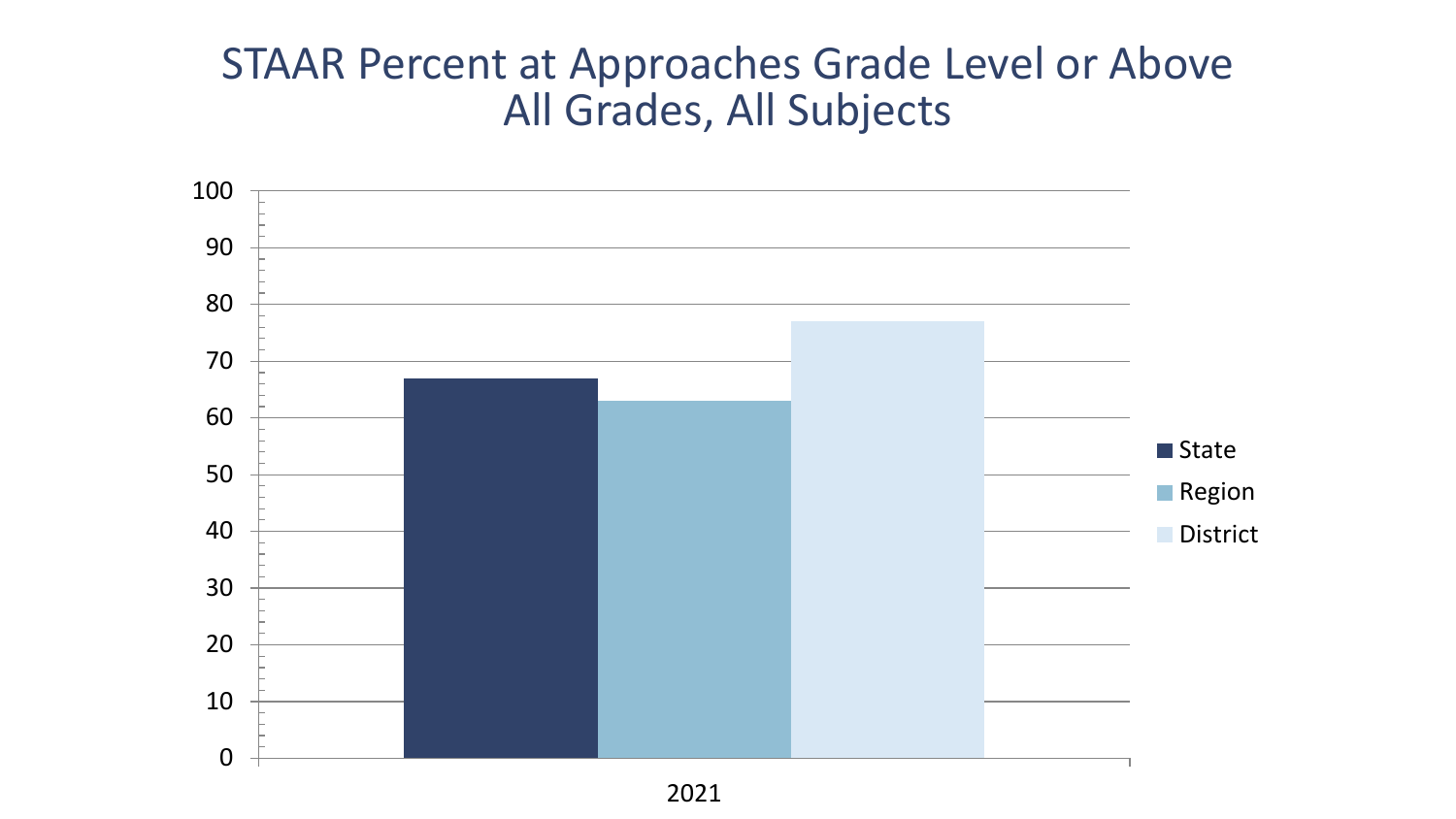### STAAR Percent at Meets Grade Level or Above All Grades, All Subjects

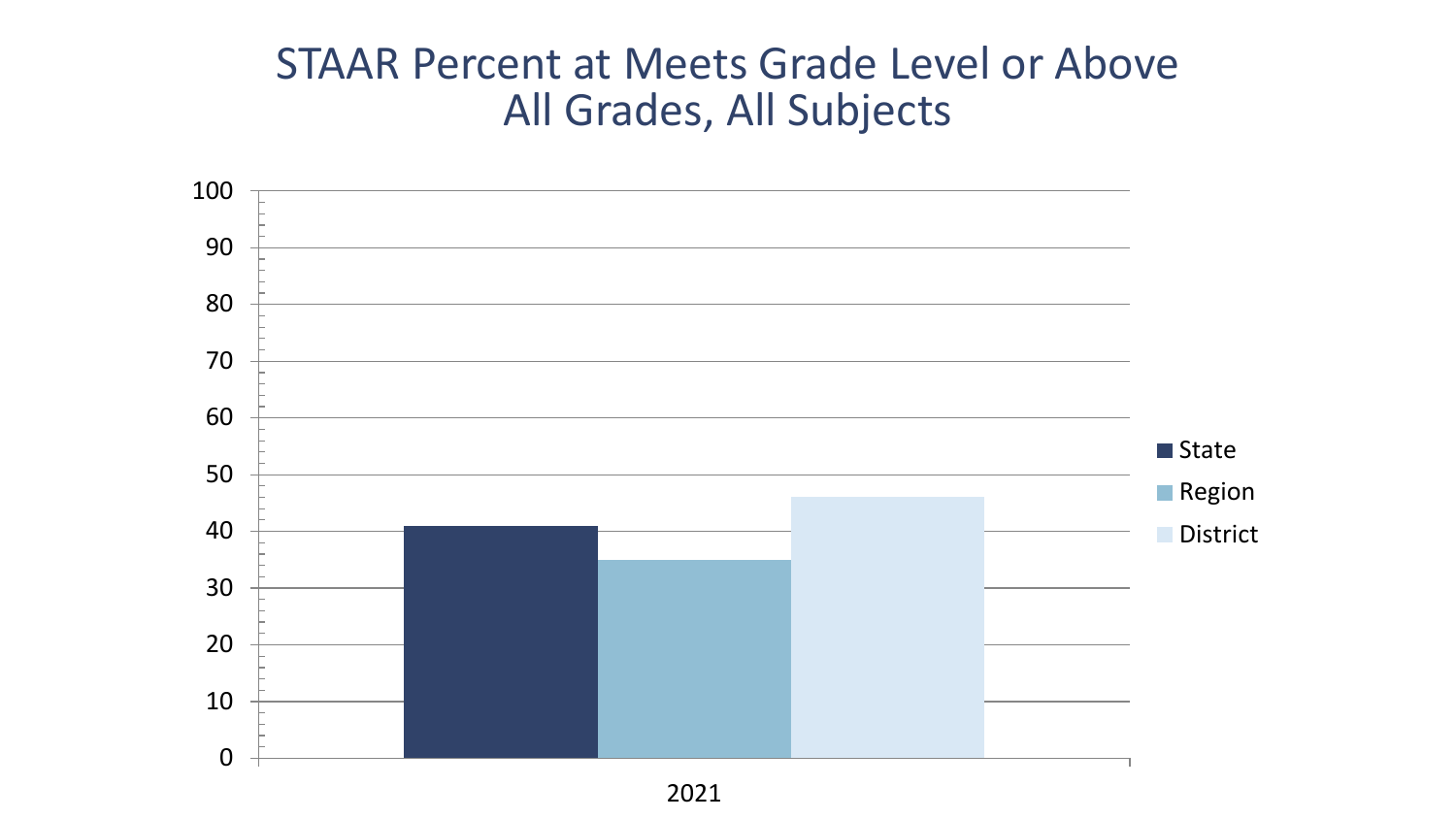#### 2021 Attendance 2019-2020 School Year

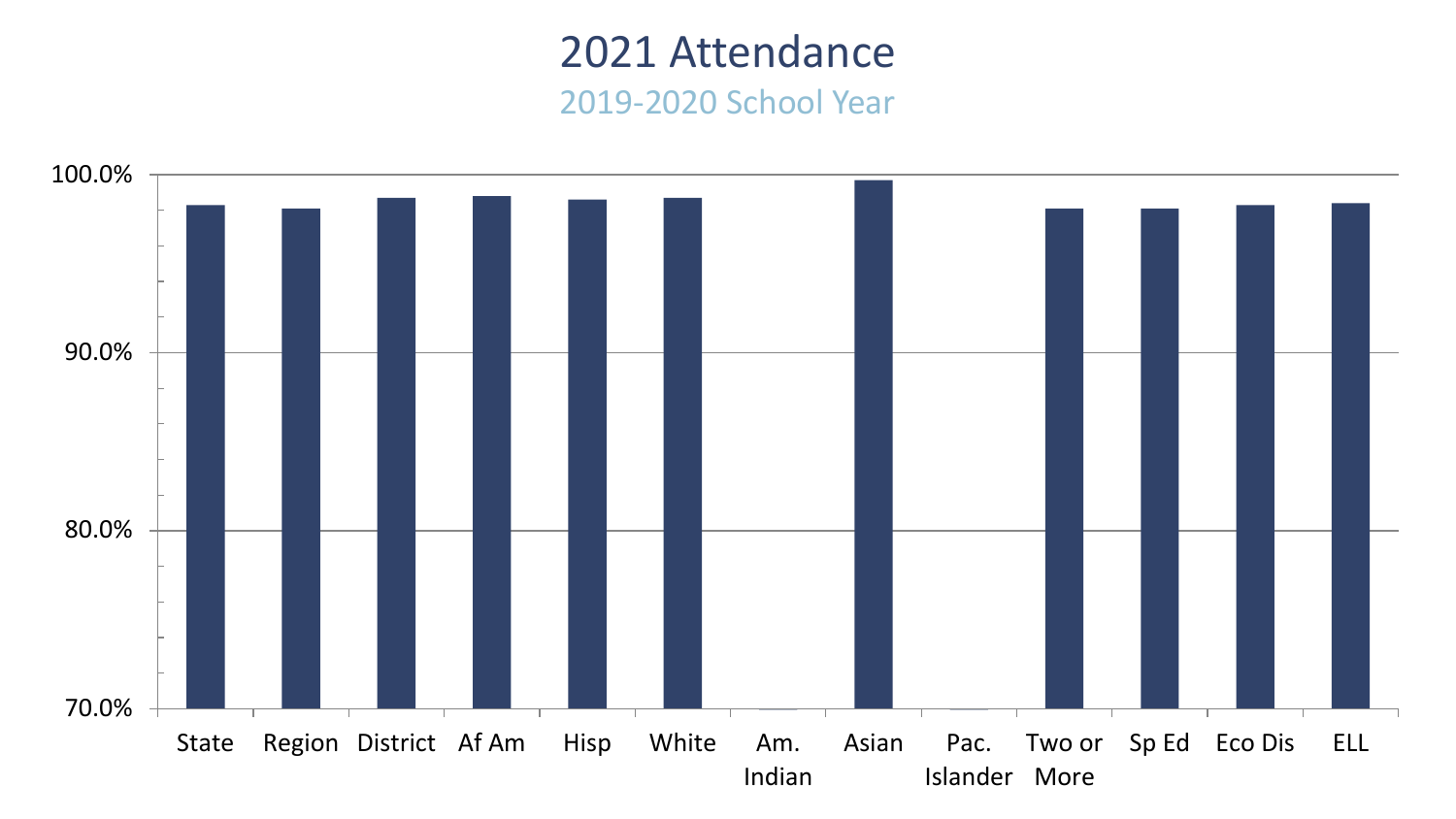### 2021 Annual Dropout Rate (Grades 7-8)

#### 2019-2020 School Year

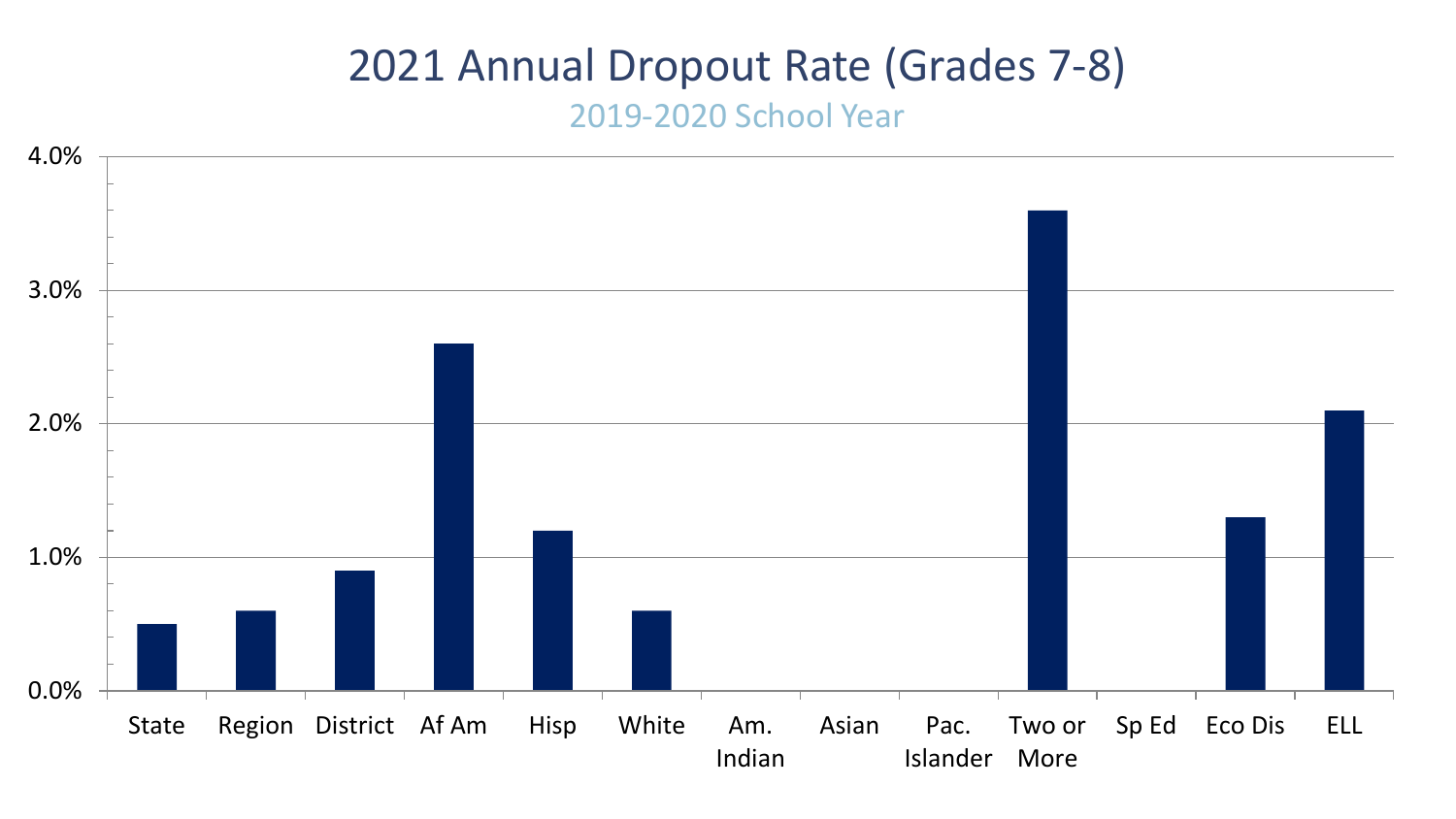### 2021 Annual Dropout Rate (Grades 9-12)

#### 2019-2020 School Year

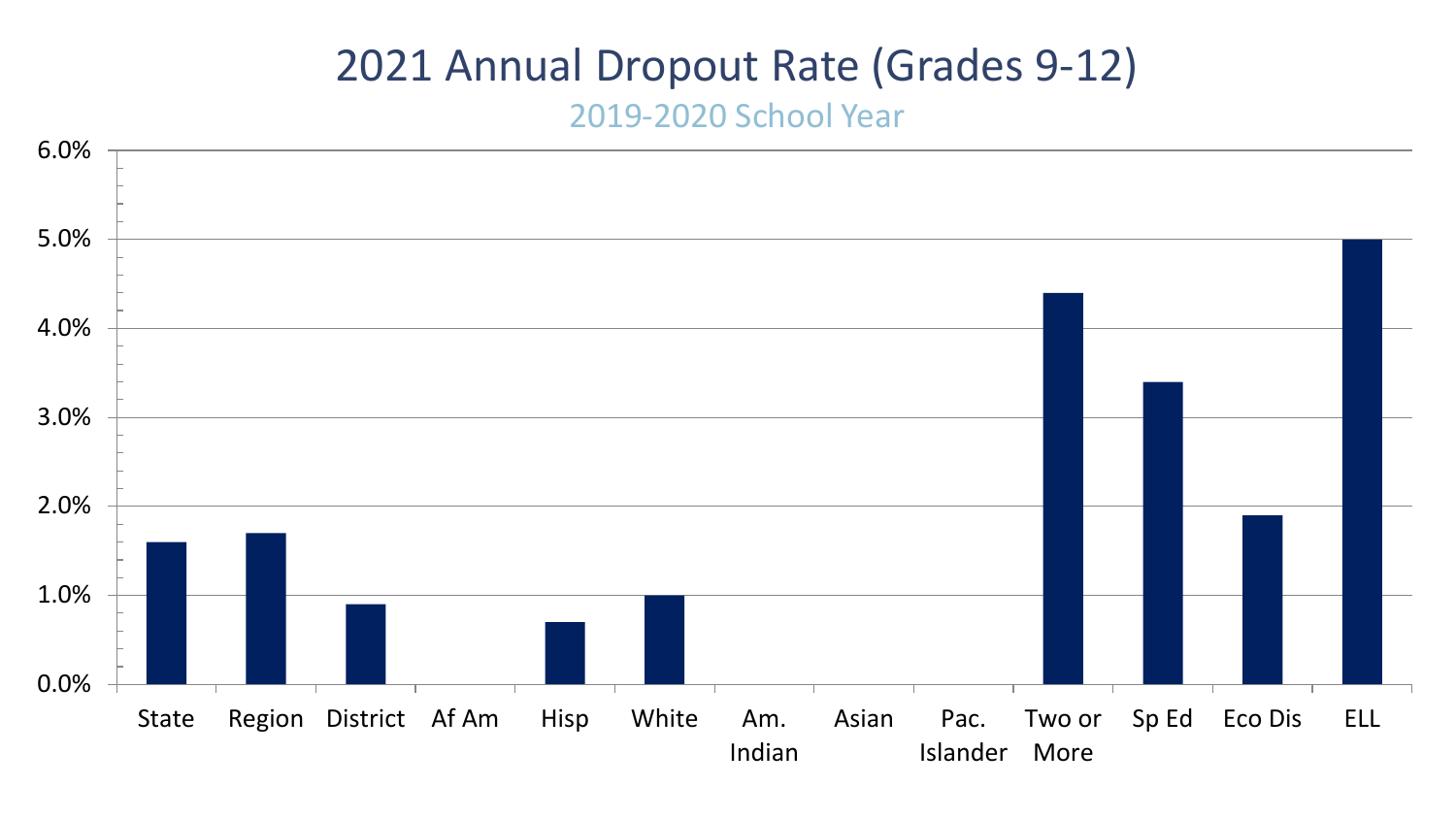#### 4-Year Federal Graduation Rate Without Exclusions (9-12) Class of 2021 Cohort



District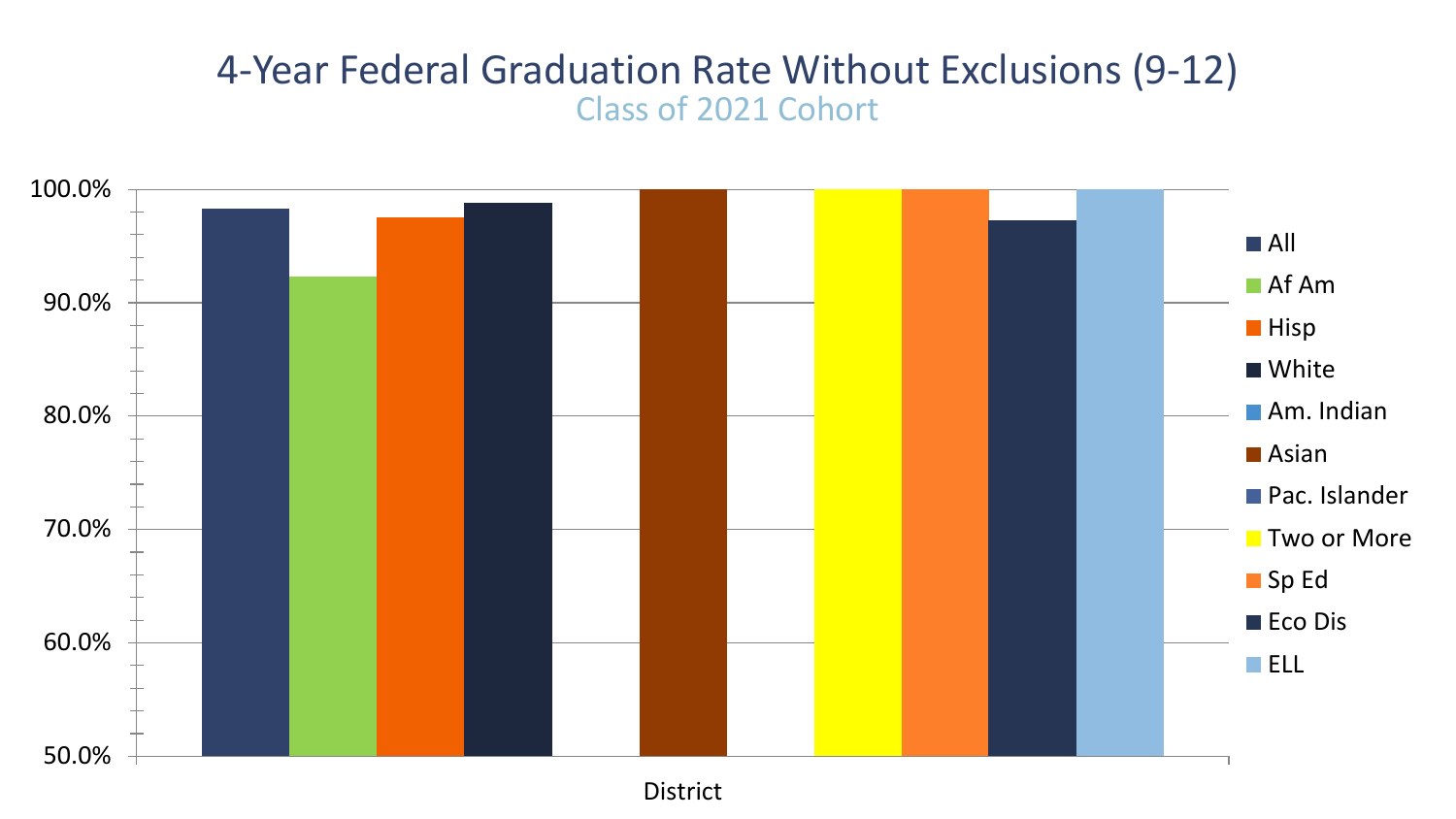#### 5-Year Extended Federal Graduation Rate Without Exclusions (9-12) Class of 2020 Cohort



District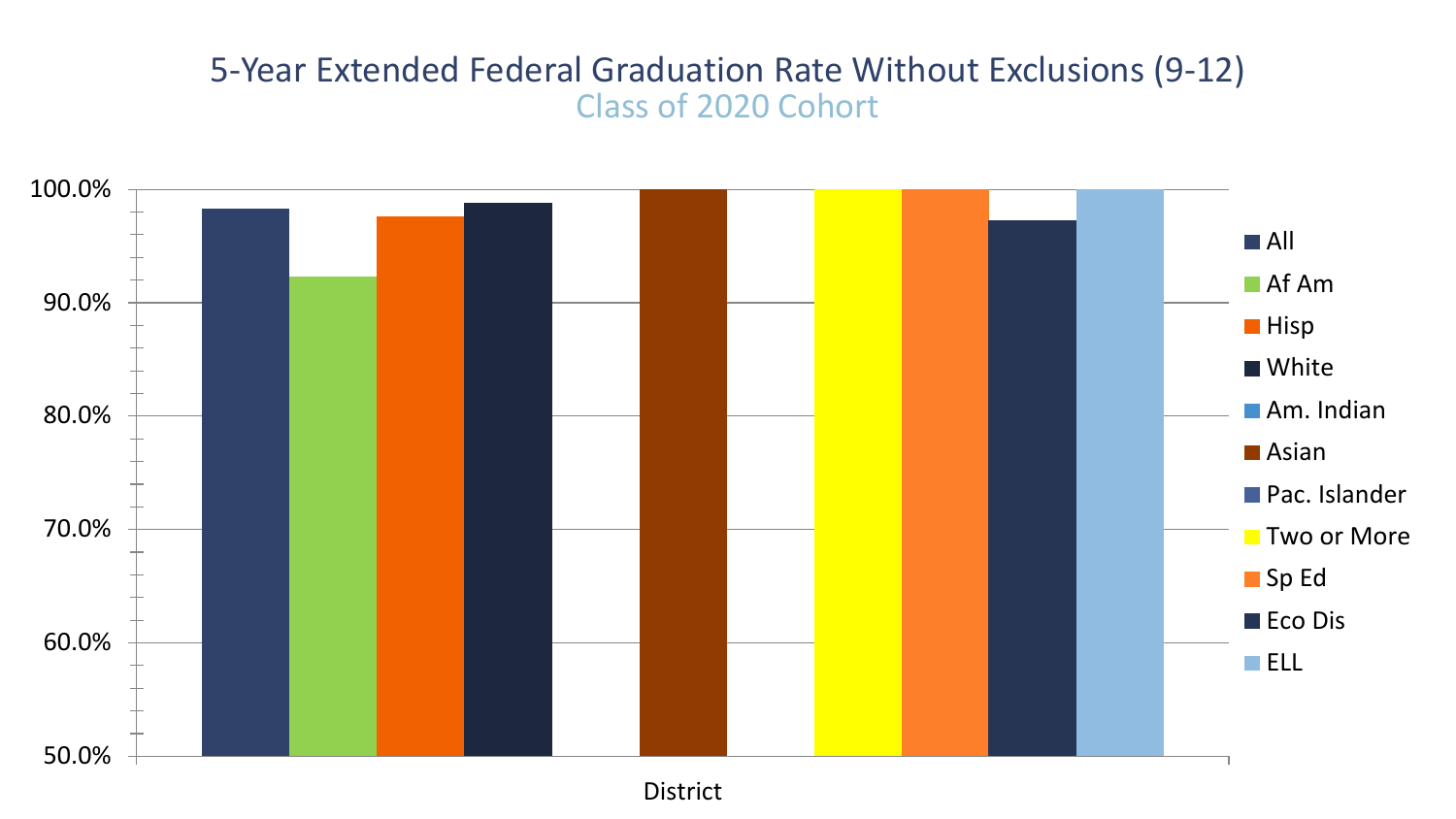#### 6-Year Extended Federal Graduation Rate Without Exclusions (9-12) Class of 2019 Cohort



District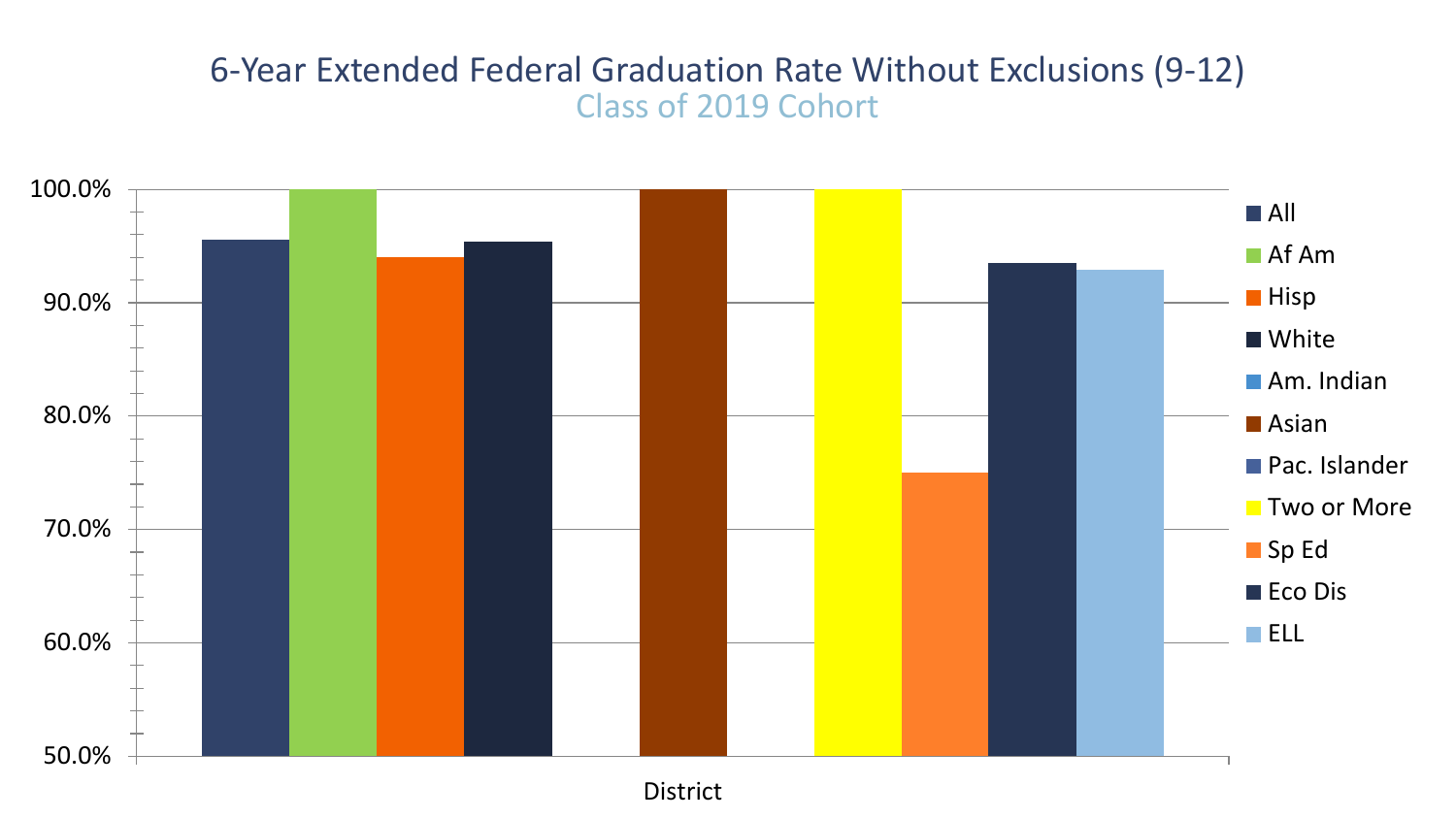## **SHAC Program Topics/Activities Summary**

•**2021-2022 Facilitator-Jana Beebe** •**Child Nutrition Update/waiver for state due to COVID** •**School Safety/vaping issues and TikTok challenges** •**Mental Health Updates with Samaritan Counseling** •**Flu Vaccine/COVID-19 Updates** •**Legislative Updates on TEKS for Health/PE for 2022-2023** •**Fitnessgram Assessment** •**LU Interactive Playground**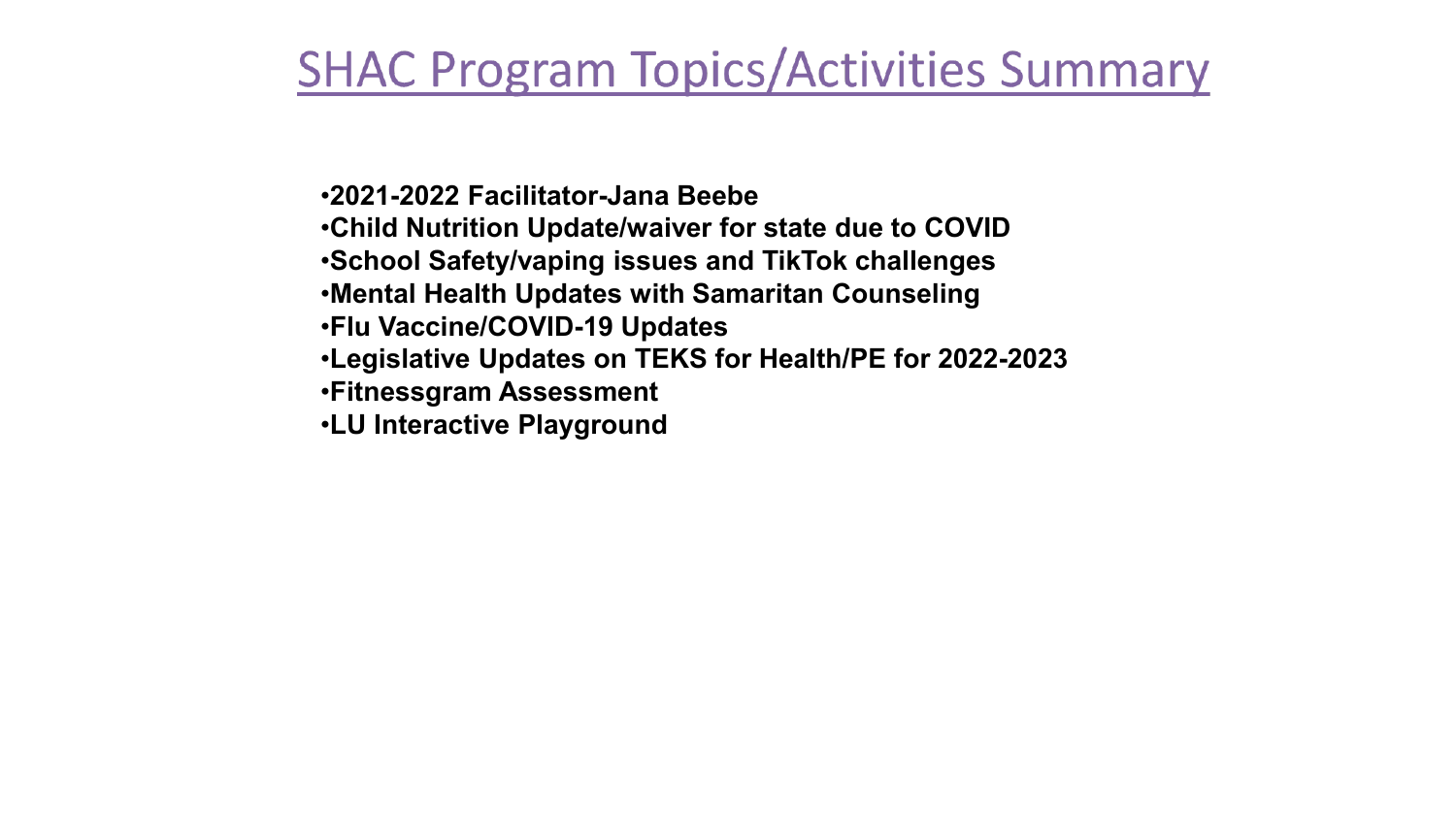### Class of 2021 College Ready Graduates

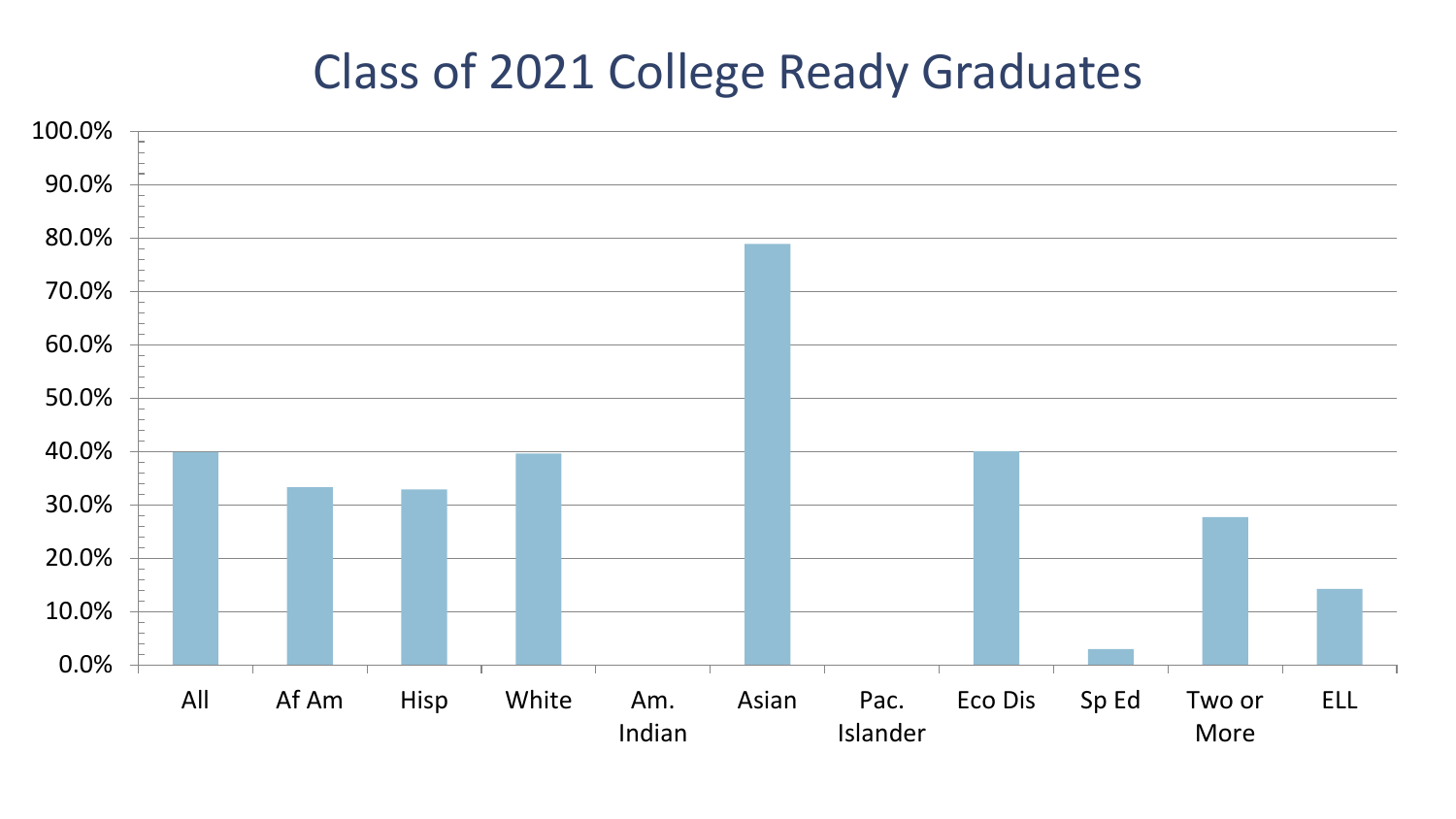## Class of 2021 Career or Military Ready Graduates

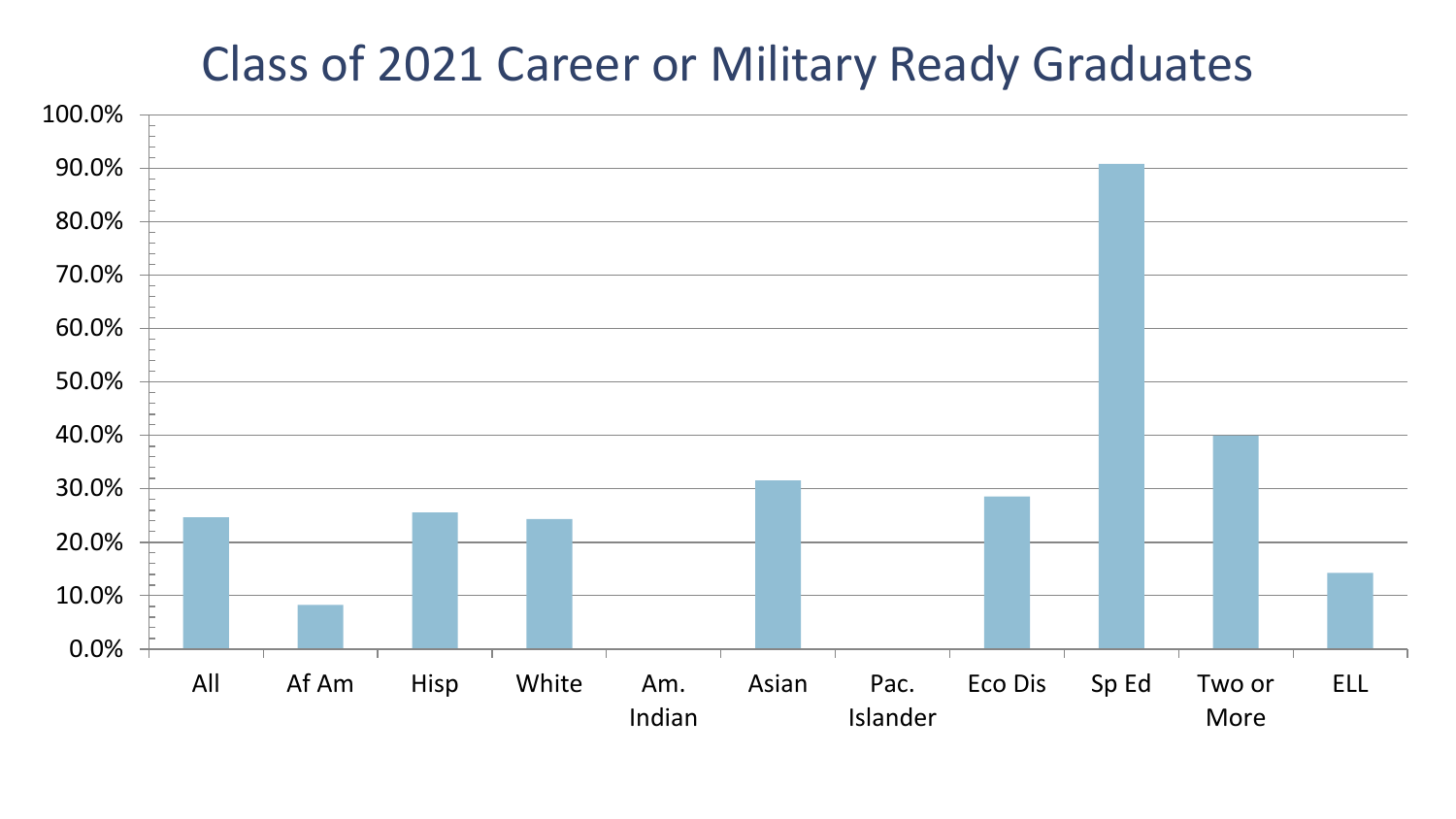### Average SAT Score, All Subjects



Class of 2021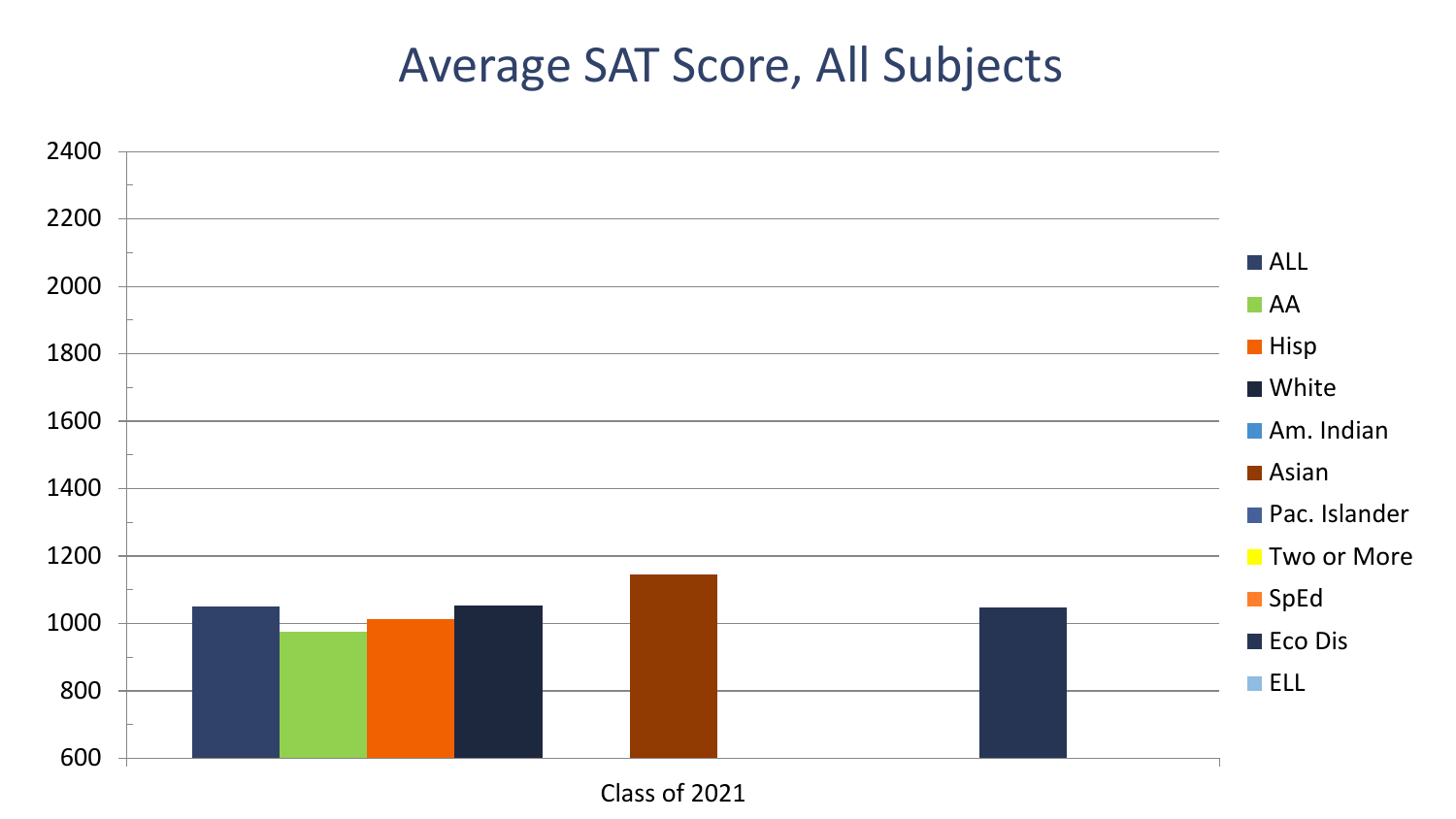## Average ACT Score, All Subjects



Class of 2021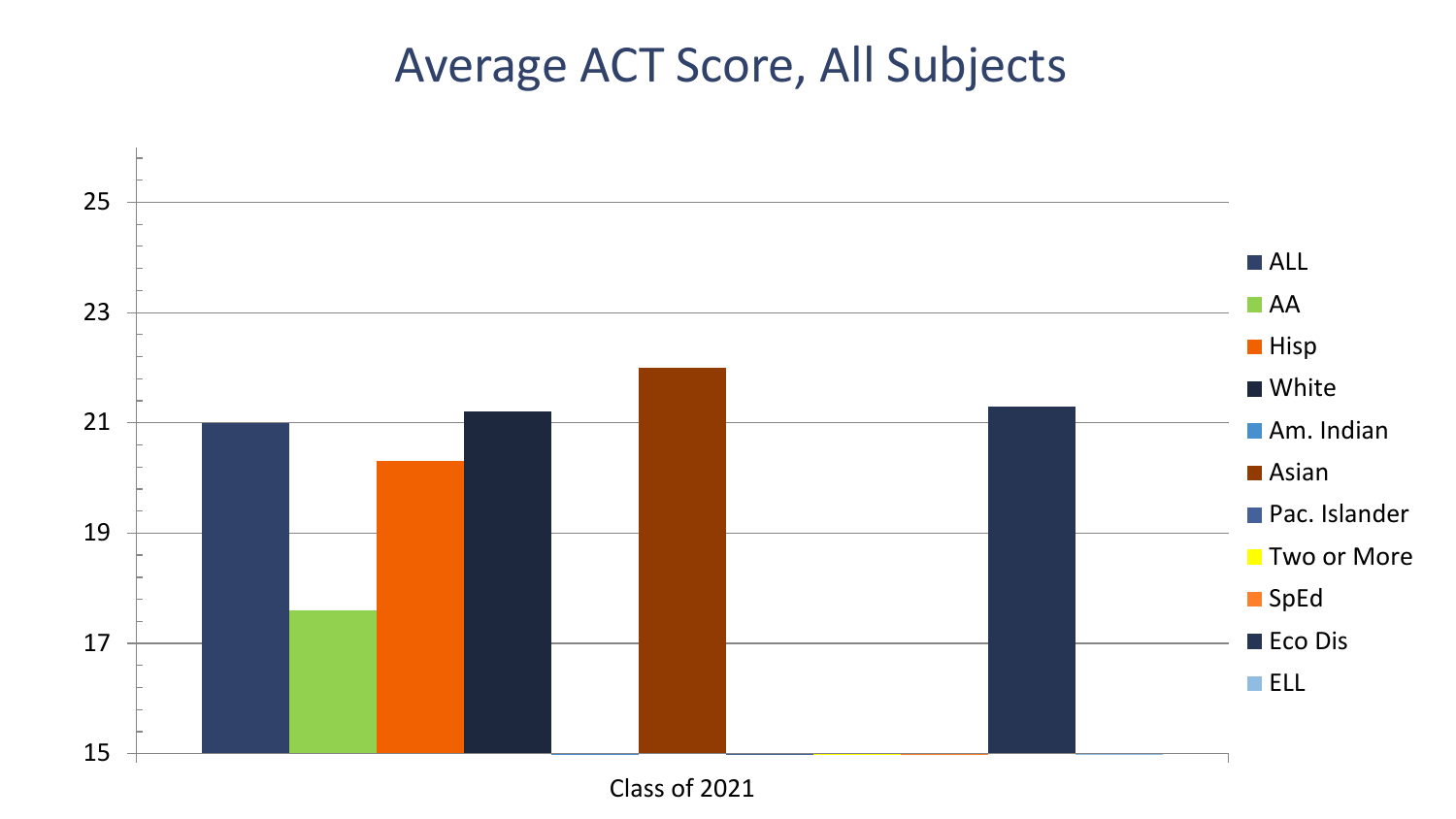# 2020 – 2021 Student Ethnic Distribution



- **African American**
- **Hispanic**
- **Nhite**
- American Indian
- Asian
- Pacific Islander
- **Two or More Races**



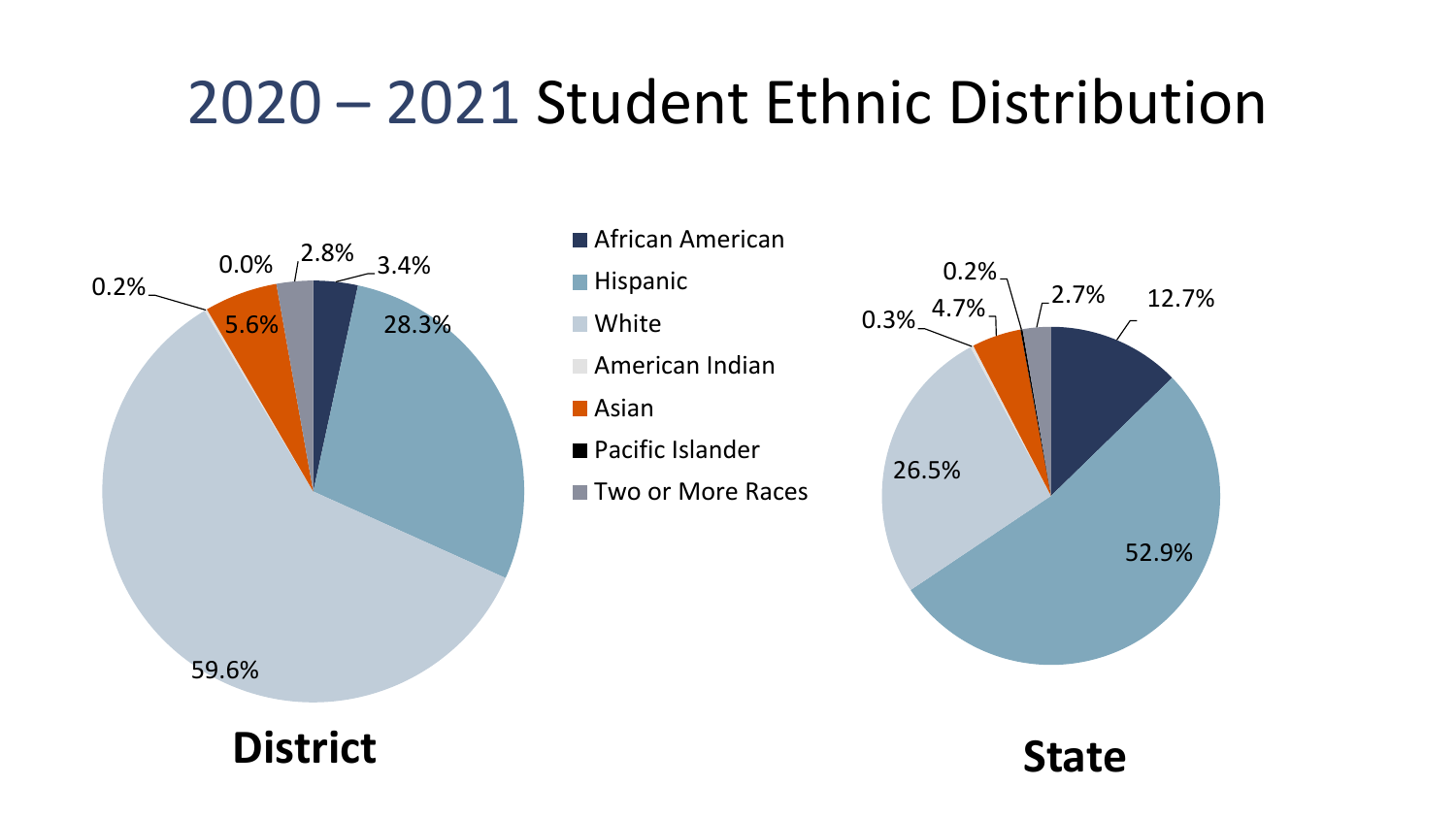# 2020 – 2021 Student Demographics

|                                                              | <b>District</b> | <b>State</b> |
|--------------------------------------------------------------|-----------------|--------------|
| <b>Economically Disadvantaged</b>                            | 41.2%           | 60.3%        |
| <b>English Language Learners</b>                             | 6.4%            | 20.7%        |
| <b>Students w/Disciplinary Placements</b><br>$(2019 - 2020)$ | 0.8%            | 1.2%         |
| At-Risk                                                      | 38.3%           | 49.2%        |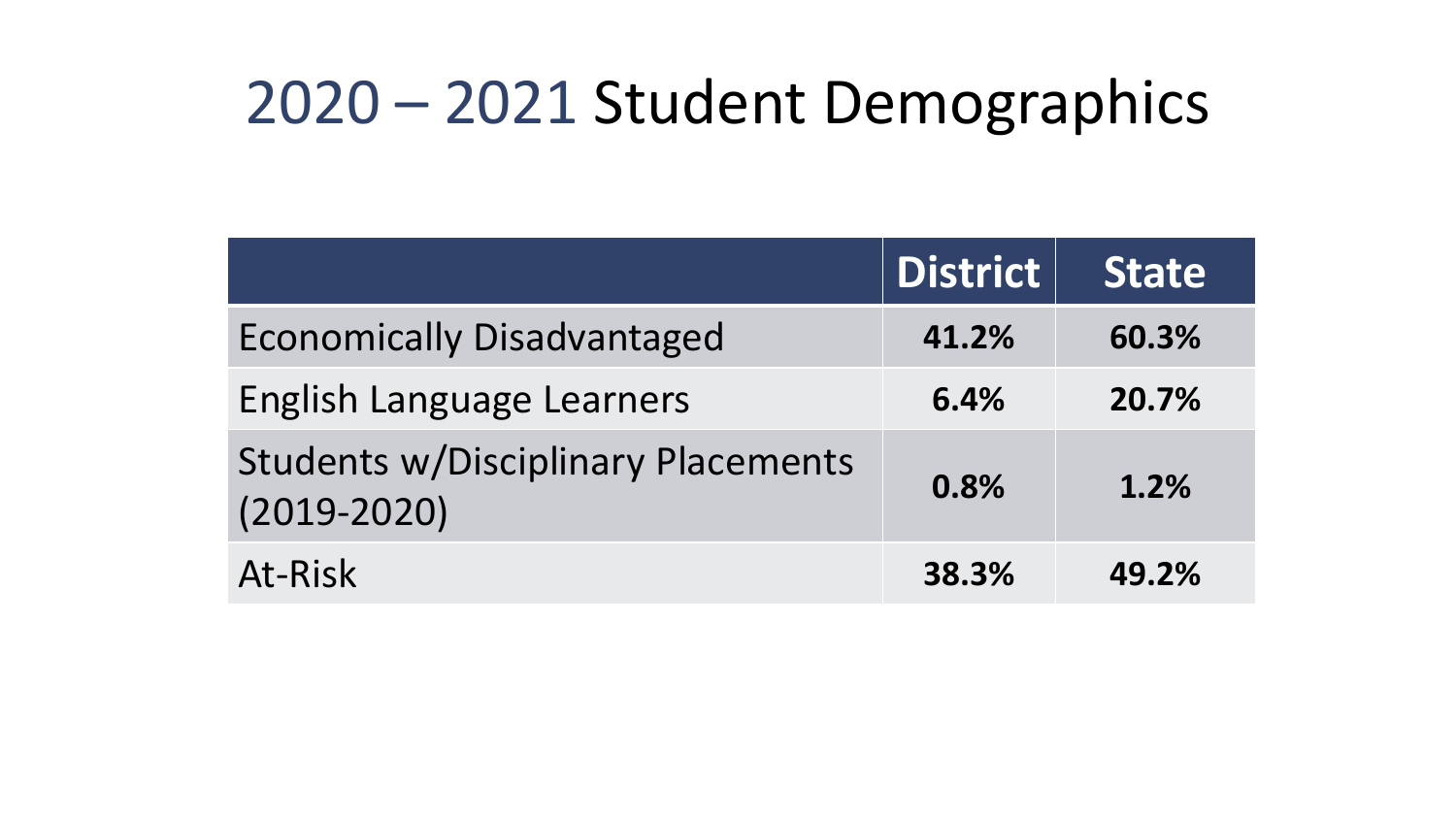# 2020 – 2021 Teacher Ethnic Distribution

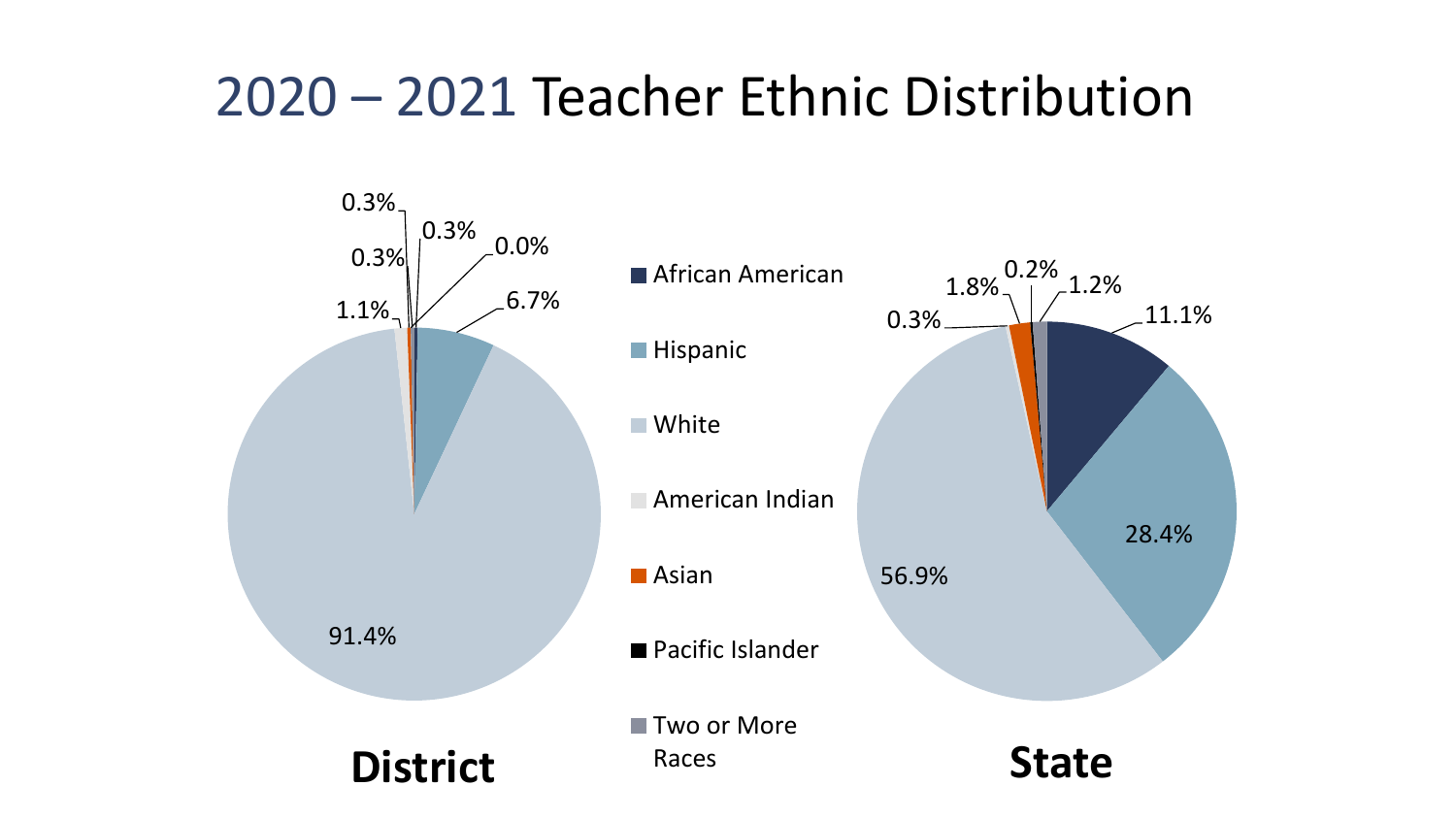# 2020 – 2021 Teachers Years of Experience

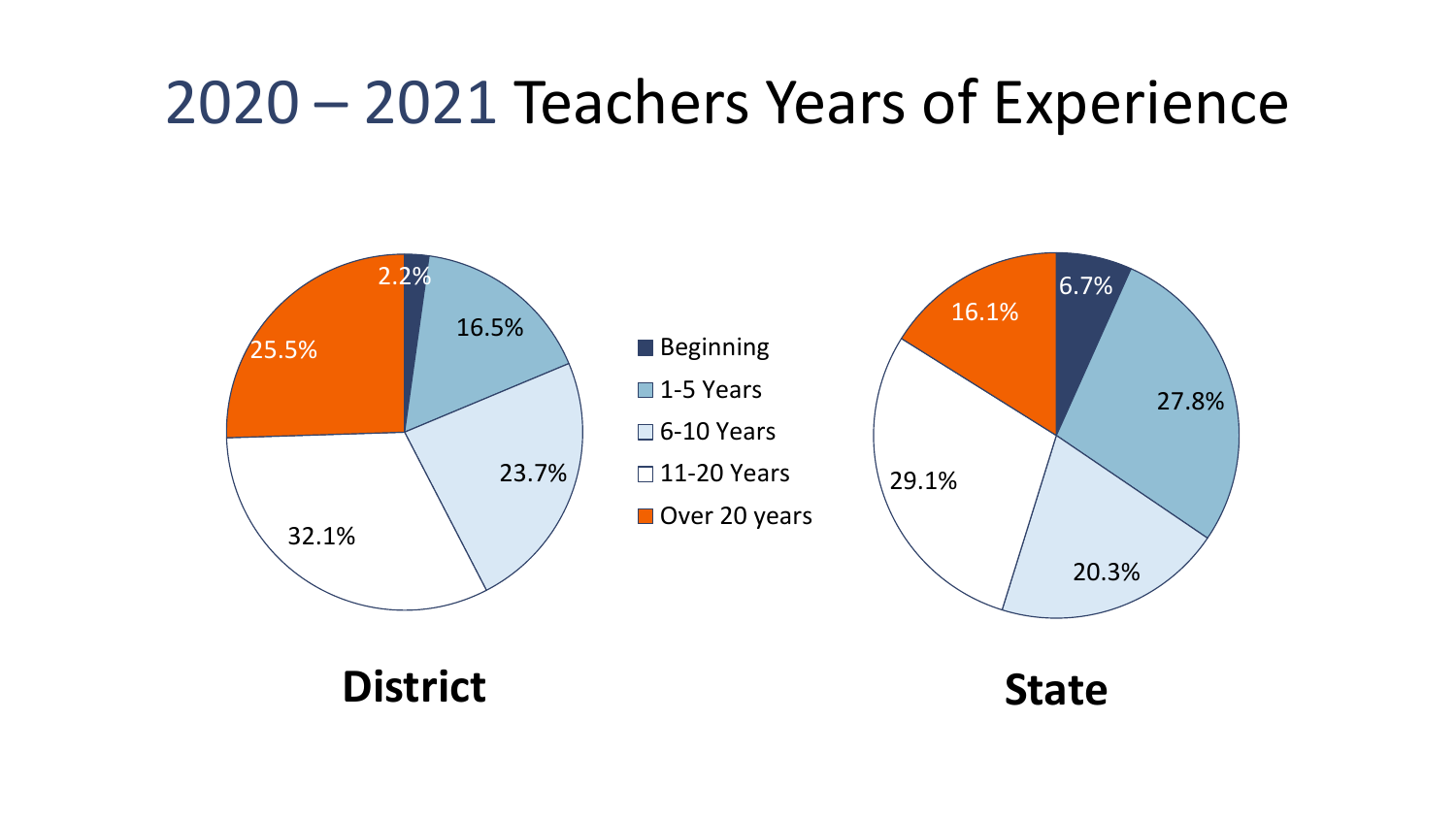# 2020 – 2021 Enrollment by Program

|                                         | District   State |      |
|-----------------------------------------|------------------|------|
| <b>Bilingual/ESL</b>                    | 0.8%             | 6.2% |
| <b>Career &amp; Technical Education</b> | 14.8%            | 5.1% |
| <b>Gifted &amp; Talented Education</b>  | 1.7%             | 1.8% |
| <b>Special Education</b>                | 5.7%             | 9.4% |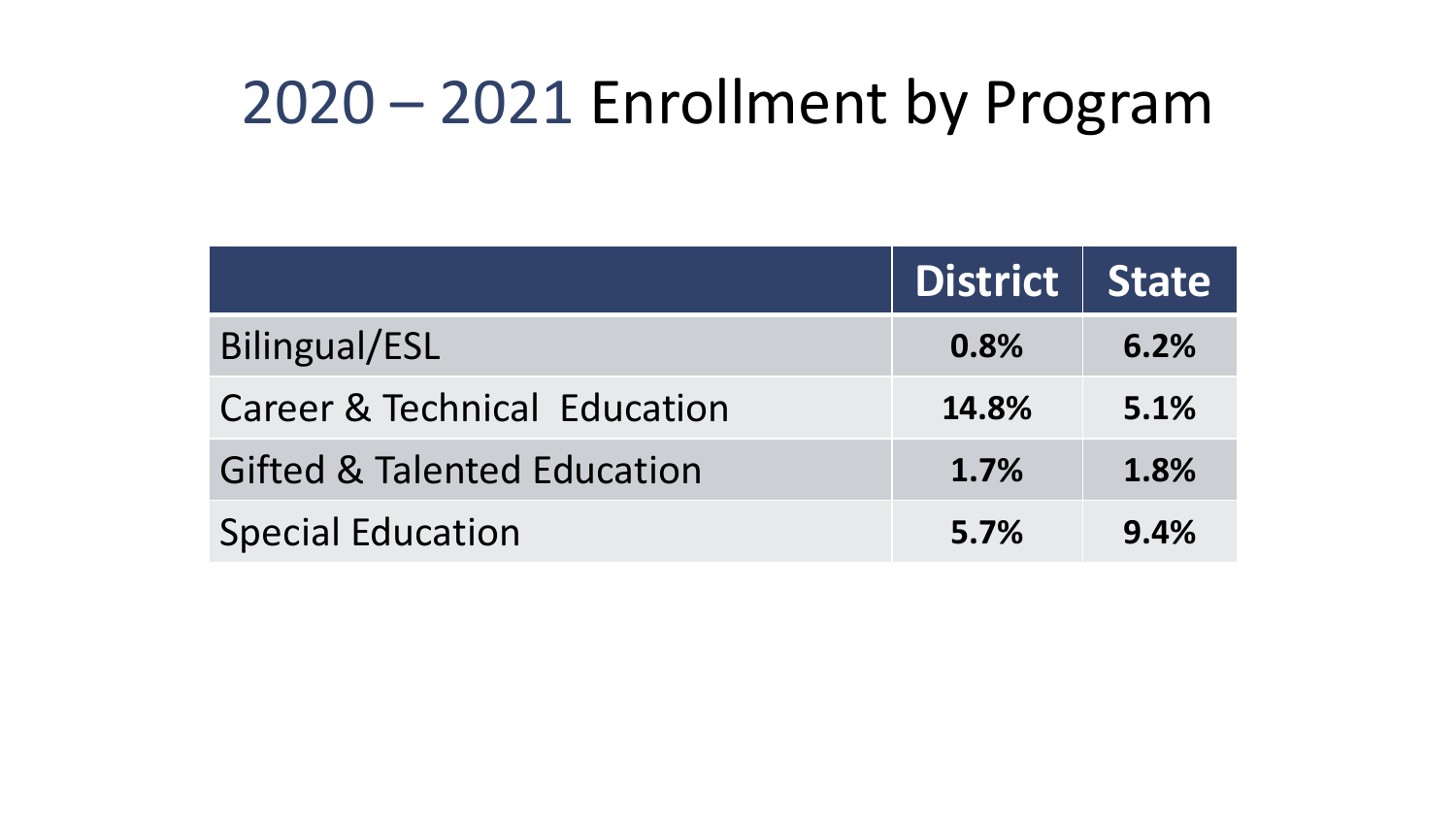# Violent and Criminal Incidents

- Texas statute (TEC 39.053) requires every district to publish an annual report on violent and criminal incidents at campuses in the district.
- The report must include:
	- *Number, rate and type of incidents*
	- *Information concerning school violence prevention and intervention policies and procedures used by the district*
	- *Findings that result from Safe and Drug-Free Schools and Communities Act*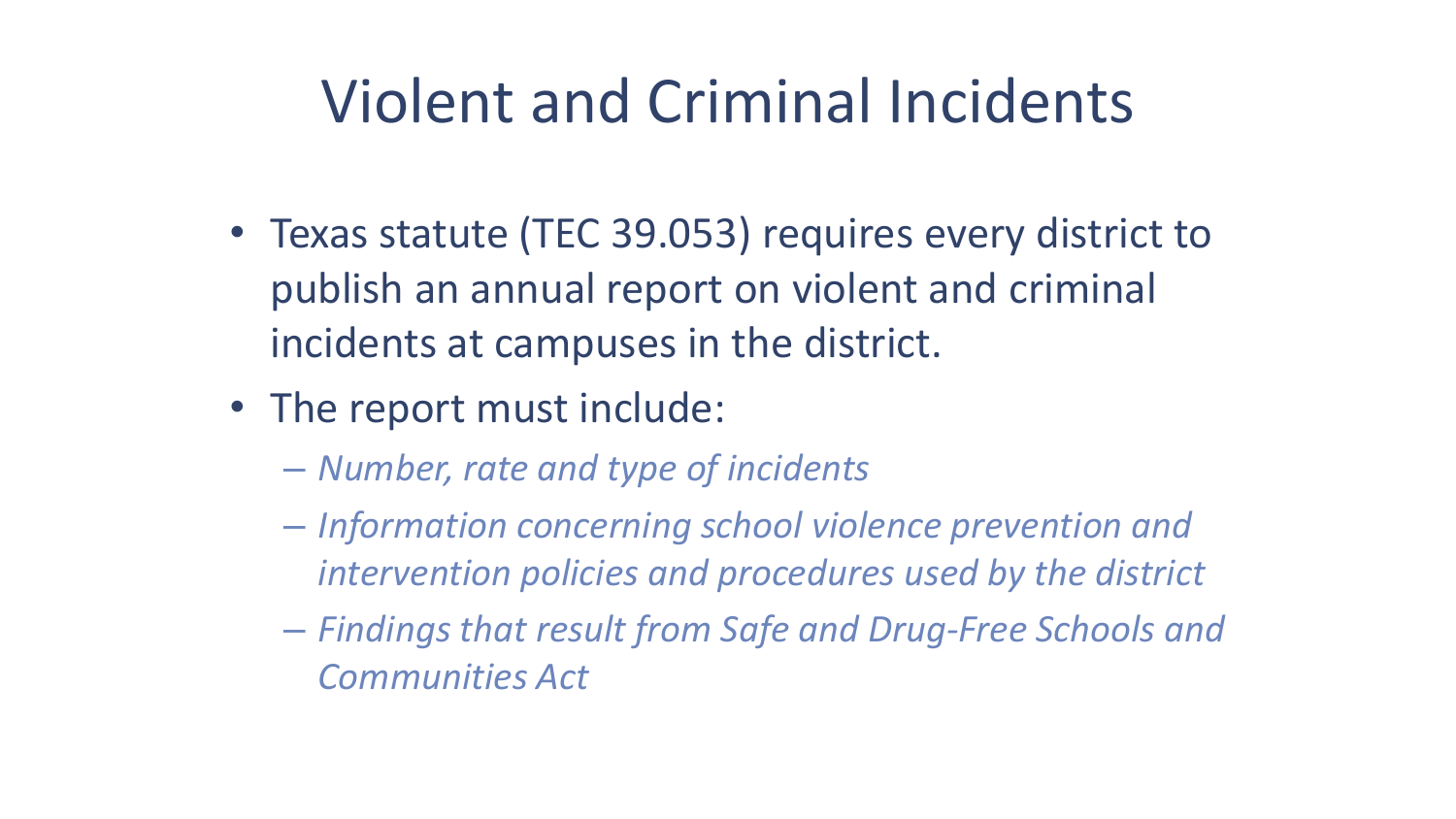## Violent and Criminal Incidents

[Click here to access the report](https://rptsvr1.tea.texas.gov/adhocrpt/Disciplinary_Data_Products/Download_District_Summaries.html)



2020 - 21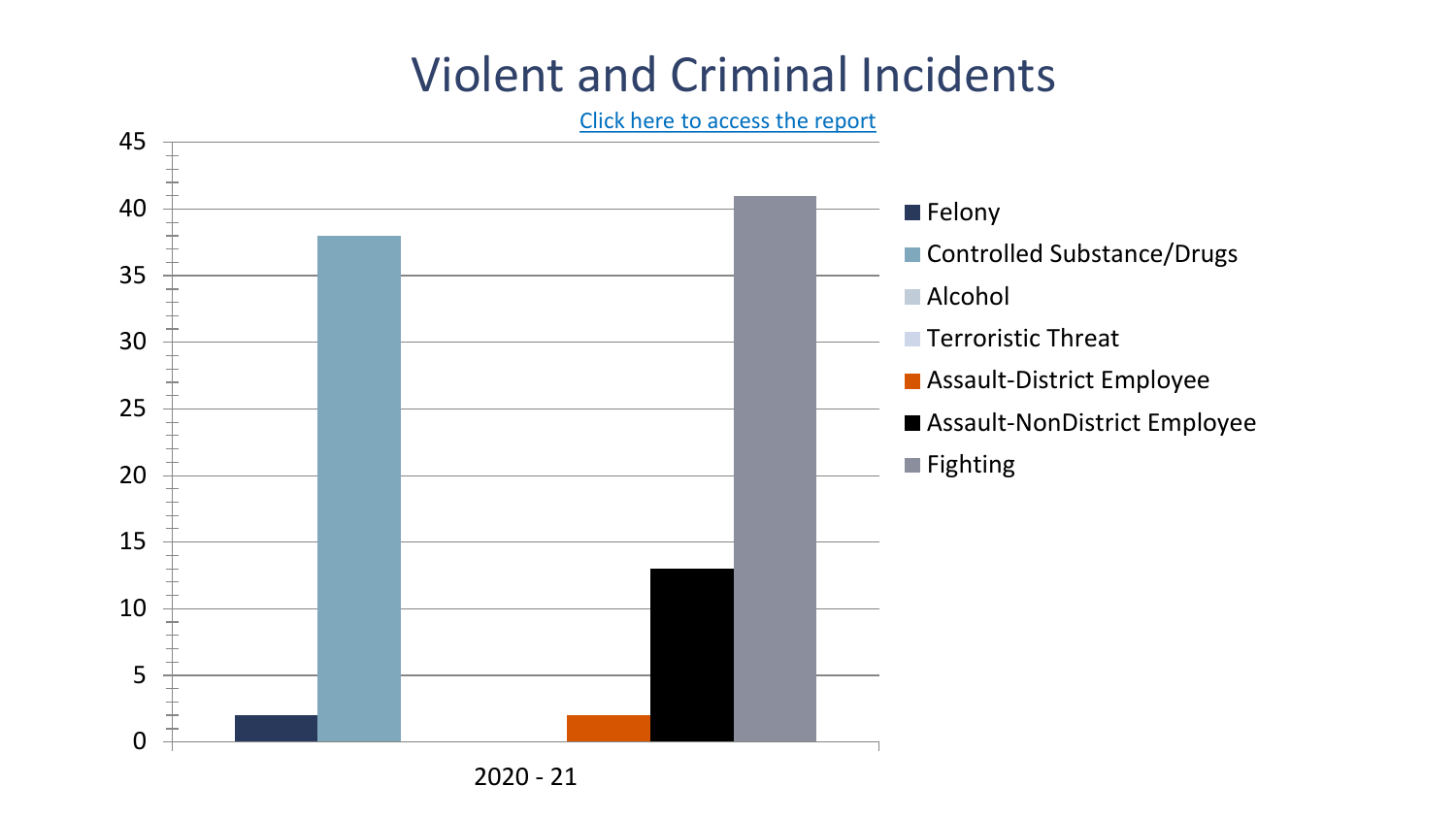#### High School Graduates from FY2020 Enrolled in Texas Public or Independent Higher Education in FY 2021 [Click here to get the report](http://www.txhighereddata.org/index.cfm?objectid=5BFD5120-D971-11E8-BB650050560100A9)

| <b>Port Neches-Groves</b>                     | <b>Total</b><br><b>Graduates</b> | GPA for 1 <sup>st</sup> Year in Public Higher<br><b>Education in Texas</b> |                |              |              |       |                |
|-----------------------------------------------|----------------------------------|----------------------------------------------------------------------------|----------------|--------------|--------------|-------|----------------|
|                                               |                                  | < 2.0                                                                      | $2.0 - 2.49$   | $2.5 - 2.99$ | $3.0 - 3.49$ | > 3.5 | <b>Unknown</b> |
| <b>Four-Year Public</b><br>University         | 99                               | 13                                                                         | $\overline{4}$ | 13           | 28           | 41    | $\overline{0}$ |
| <b>Two-Year Public</b><br>Colleges            | 98                               | 20                                                                         | 13             | 13           | 20           | 29    | 3              |
| <b>Independent Colleges</b><br>& Universities | $\overline{4}$                   |                                                                            |                |              |              |       |                |
| Not Trackable                                 | 8                                |                                                                            |                |              |              |       |                |
| <b>Not Found</b>                              | 130                              |                                                                            |                |              |              |       |                |
| <b>Total High School</b><br>Graduates         | 339                              |                                                                            |                |              |              |       |                |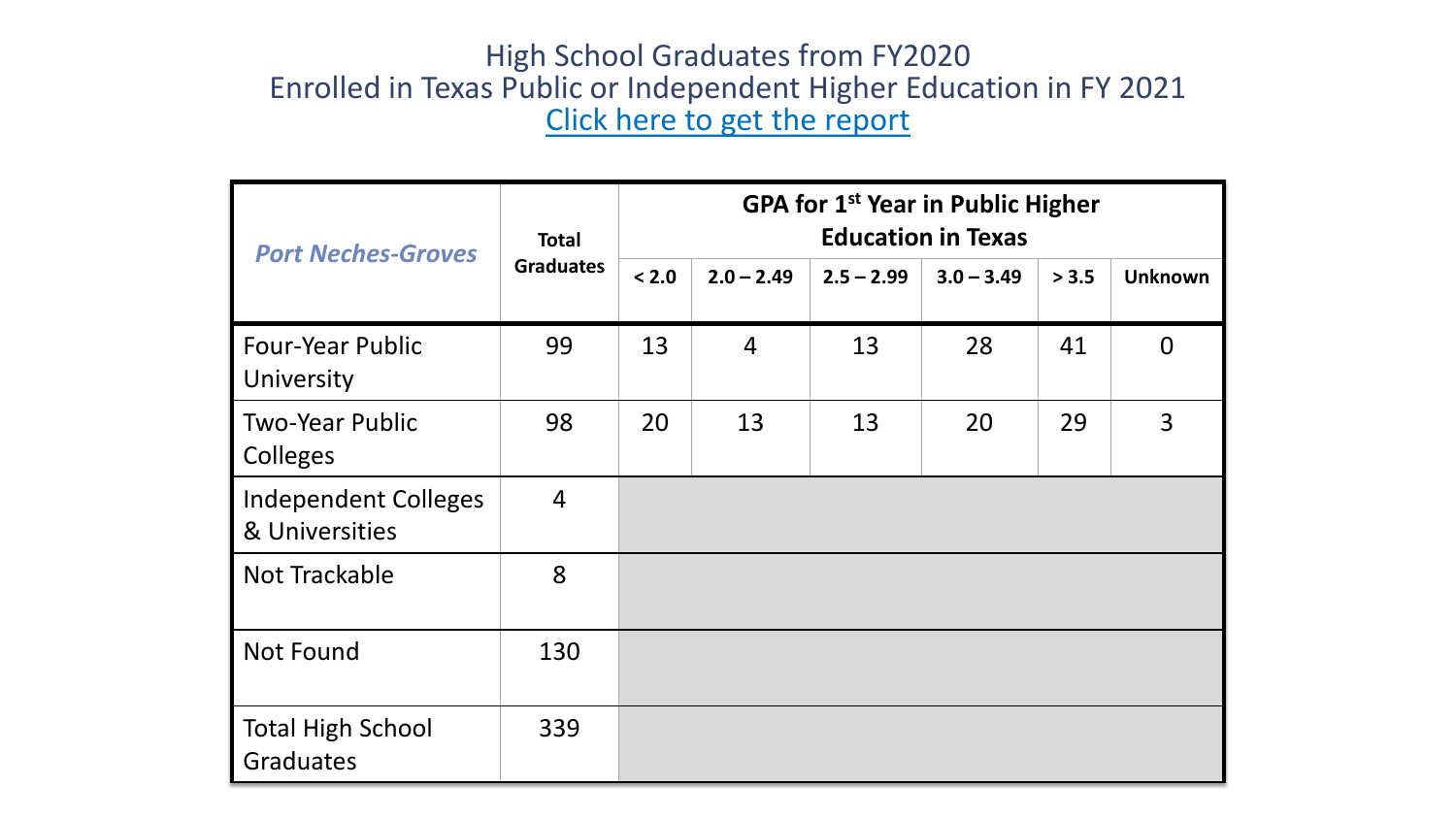# Student Support Programs 2020-2021

| <b>Federal Program</b>                              | <b>Entitlement</b> |
|-----------------------------------------------------|--------------------|
| Title I, Part A – Improving Basic Programs          | \$699,721          |
| Title II, Part A - Supporting Effective Instruction | \$123,137          |
| Title I, Part C – Career & Technology               | \$45,464           |
| Title III, Part A – English Language Acquisition    | \$30,644           |
| Title IV, Part A                                    | \$53,181           |
| <b>IDEA-B Formula</b>                               | \$958,058          |
| <b>IDEA-Preschool</b>                               | \$31,013           |
| <b>TOTAL Funding</b>                                | \$1,941,218        |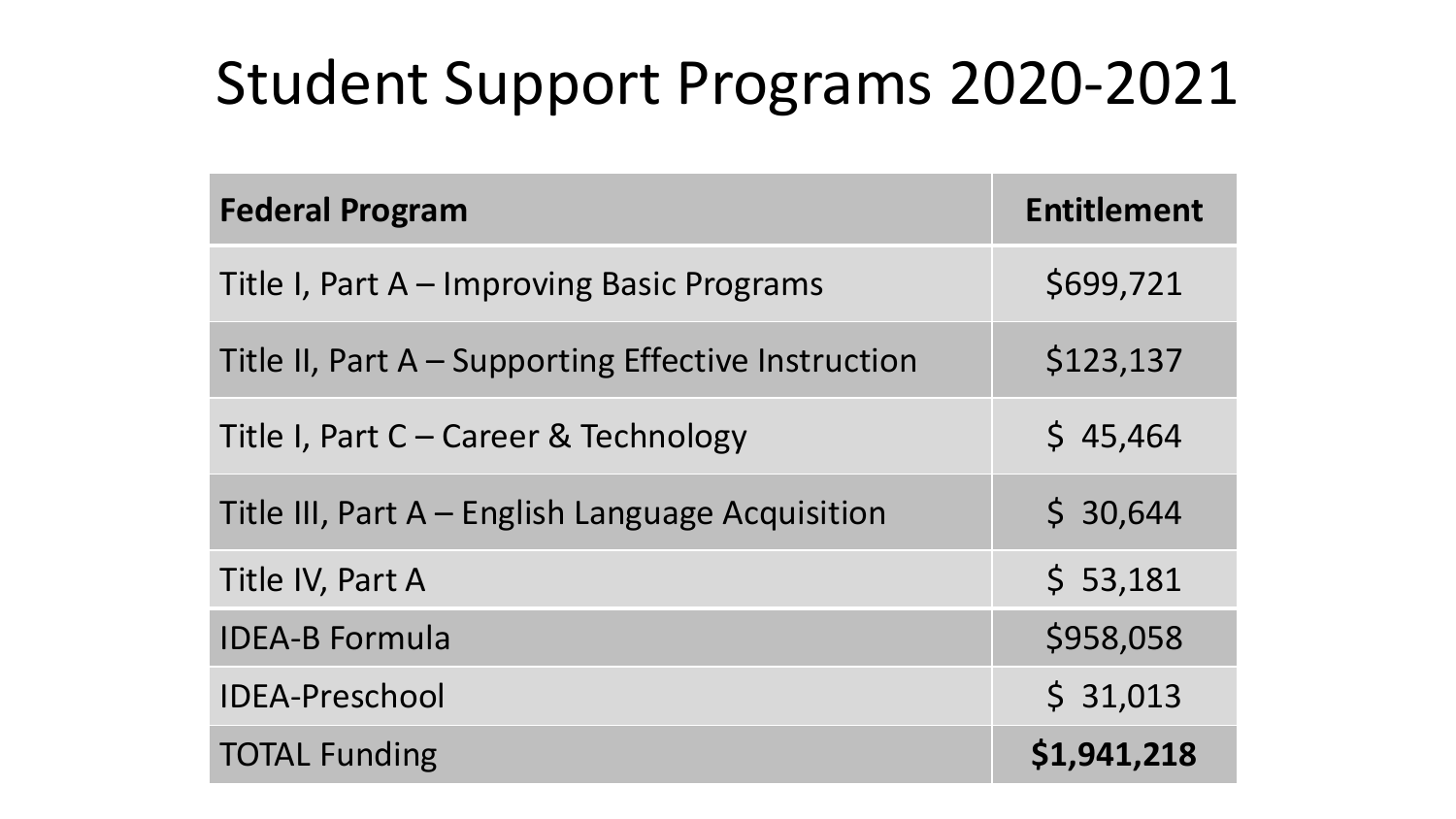# **Port Neches-Groves ISD Grants Awarded 2020-2021**



\*

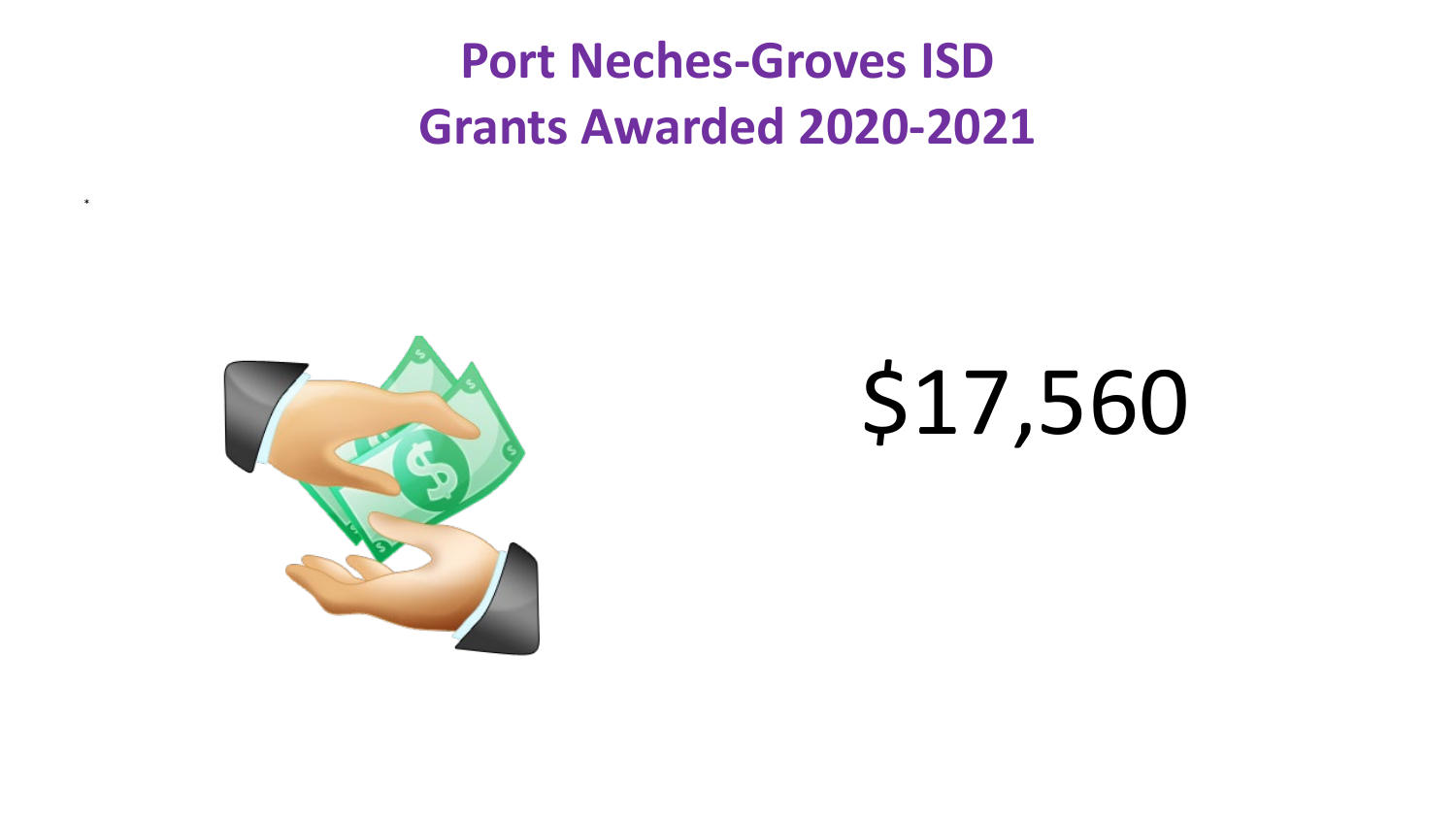### **GRANT INITIATIVES 2020-2021** Grants Awarded 2020-2021

| Grant                                                                                                       | <b>Amount</b> |
|-------------------------------------------------------------------------------------------------------------|---------------|
| <b>Classroom Assistance Grant-Texas Retired Teachers</b><br><b>Foundation-Ridgewood Elementary</b>          | \$500         |
| BASF-Making the Connection-Donna Cole-Taft Elementary                                                       | \$2,000       |
| <b>Classroom Assistance Grant-Texas Retired Teachers</b><br><b>Foundation-Loura Salazar-Taft Elementary</b> | \$500         |
| Mini S>T>E>A>M> Classroom Lab-Texas Retired Teachers<br><b>Foundation-Mong Tran-Taft Elementary</b>         | \$500         |
| <b>BASF STEM-Van Buren Elementary</b>                                                                       | \$3,000       |
| <b>BASF STEM-Woodcrest Elementary-Angela Abel</b>                                                           | \$2,500       |
| <b>TOAL/BASF Education Grant-Shanda Hebert/Chelsea Cheek-</b><br><b>Groves Elementary</b>                   | \$1,500       |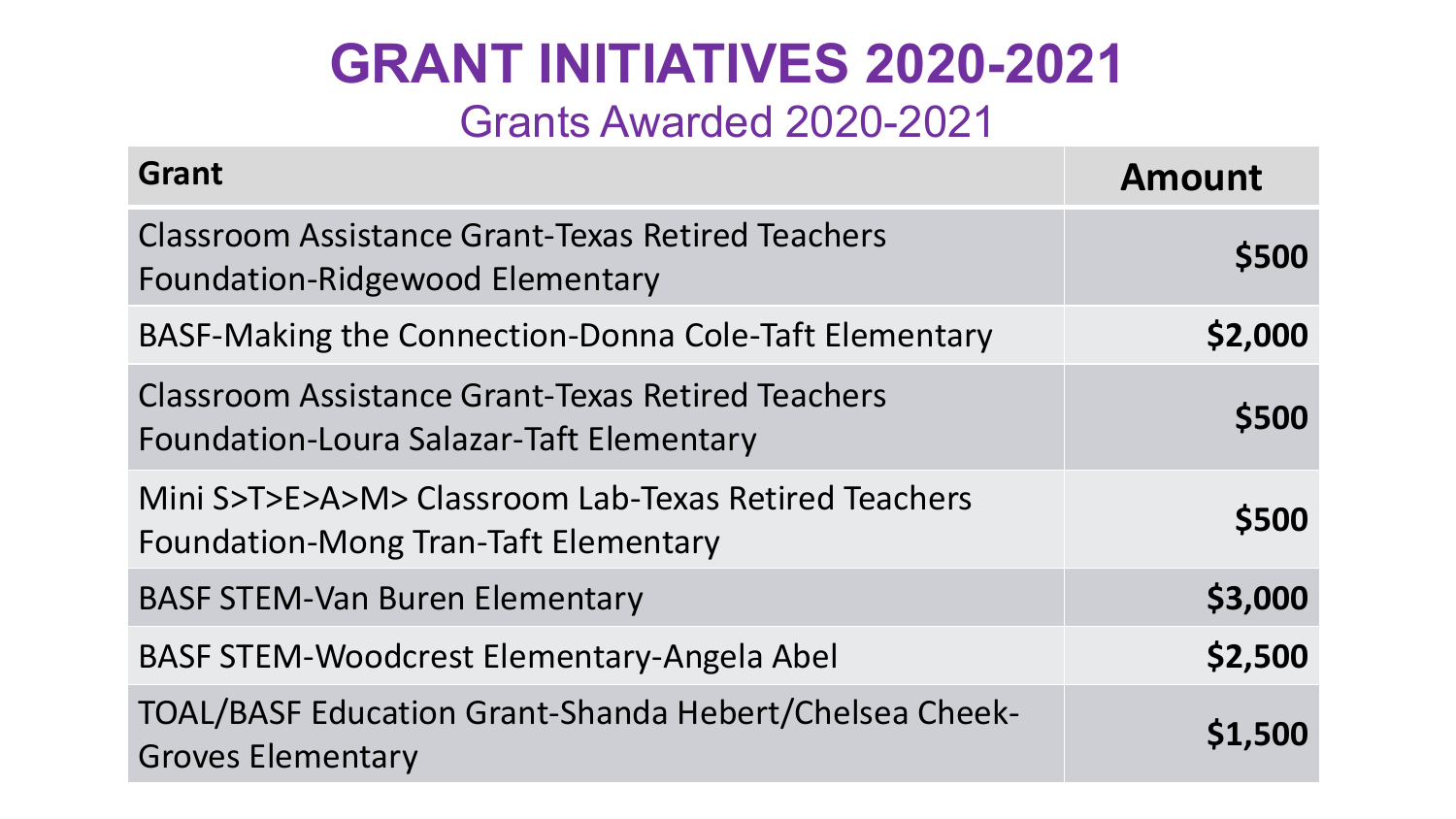# **GRANTS AWARDED** 2020-2021 (con't.)

| Grant                                                | <b>Amount</b> |
|------------------------------------------------------|---------------|
| <b>Education First Credit Union-PNMS</b>             | \$60          |
| <b>STEM Grant-Indorama Ventures-Brian Cates-PNMS</b> | \$3,000       |
| <b>STEM Grant-Indorama Candice Curran-PNGHS</b>      | \$3,000       |
| <b>STEM Grant-Indorama-George Navarro-PNGHS</b>      | \$1,000       |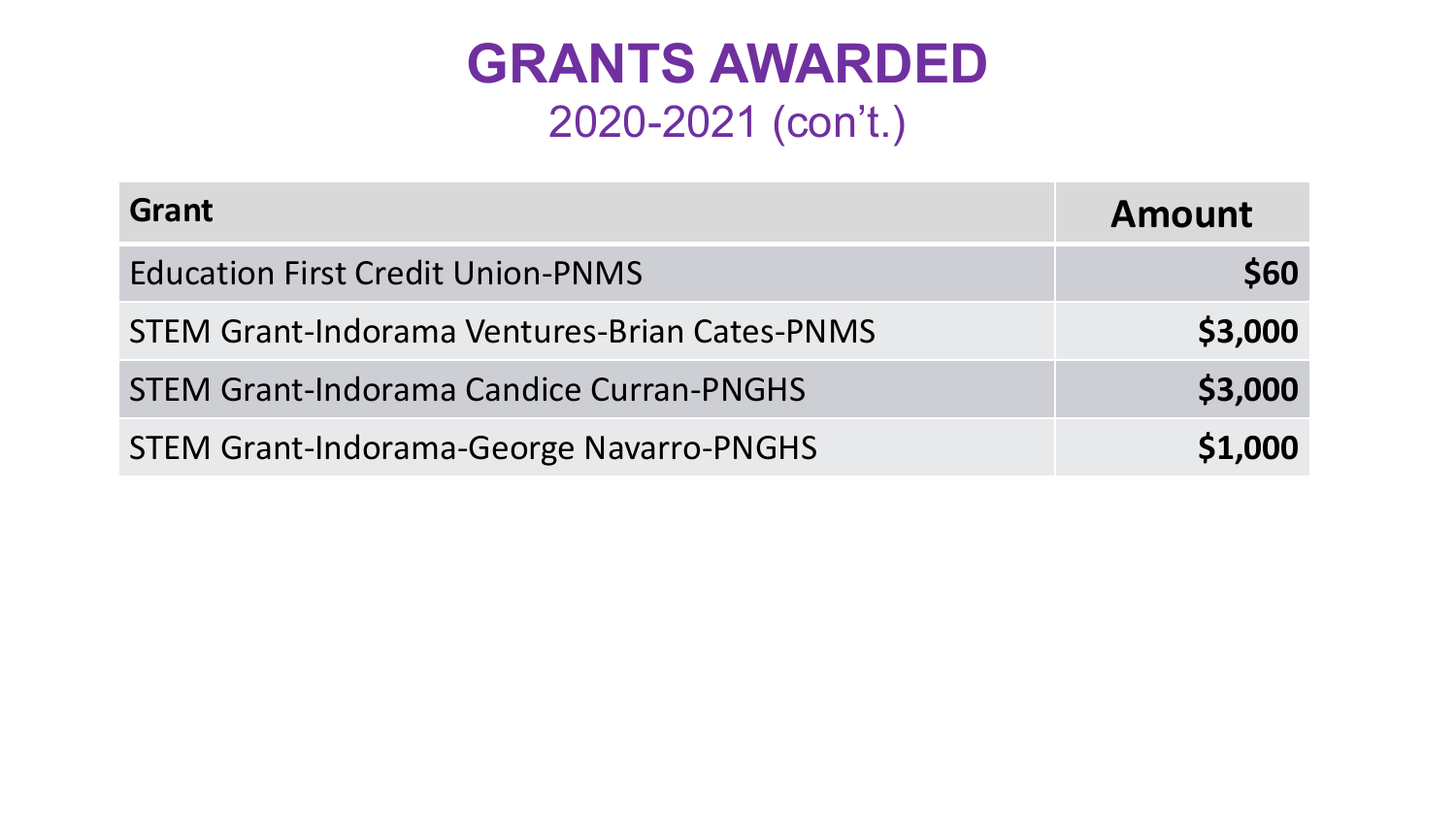### **Accountability Ratings Not Rated: Declared State of Disaster**

• 2020-2021



**Port Neches-Groves ISD Ridgewood Taft Van Buren Woodcrest Groves Elementary Port Neches Elementary Groves Middle School Port Neches Middle School Port Neches-Groves High School** 

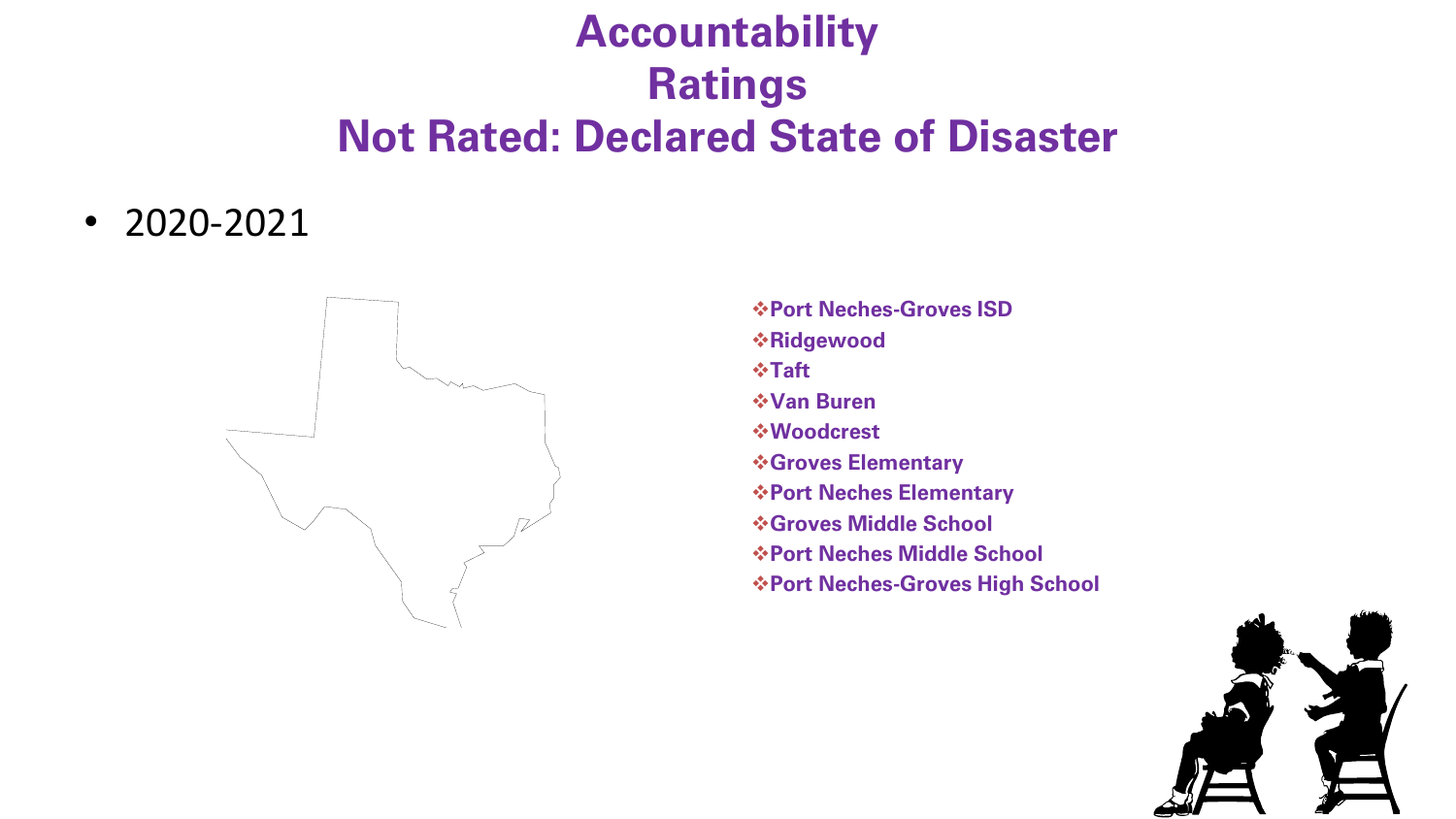# PEIMS Financial Standard Reports/2020 – 2021 Financial Actual Report

[Click Here](https://rptsvr1.tea.texas.gov/cgi/sas/broker?_service=marykay&_program=sfadhoc.budget_report_2021.sas&_service=appserv&_debug=0&who_box=&who_list=123908)